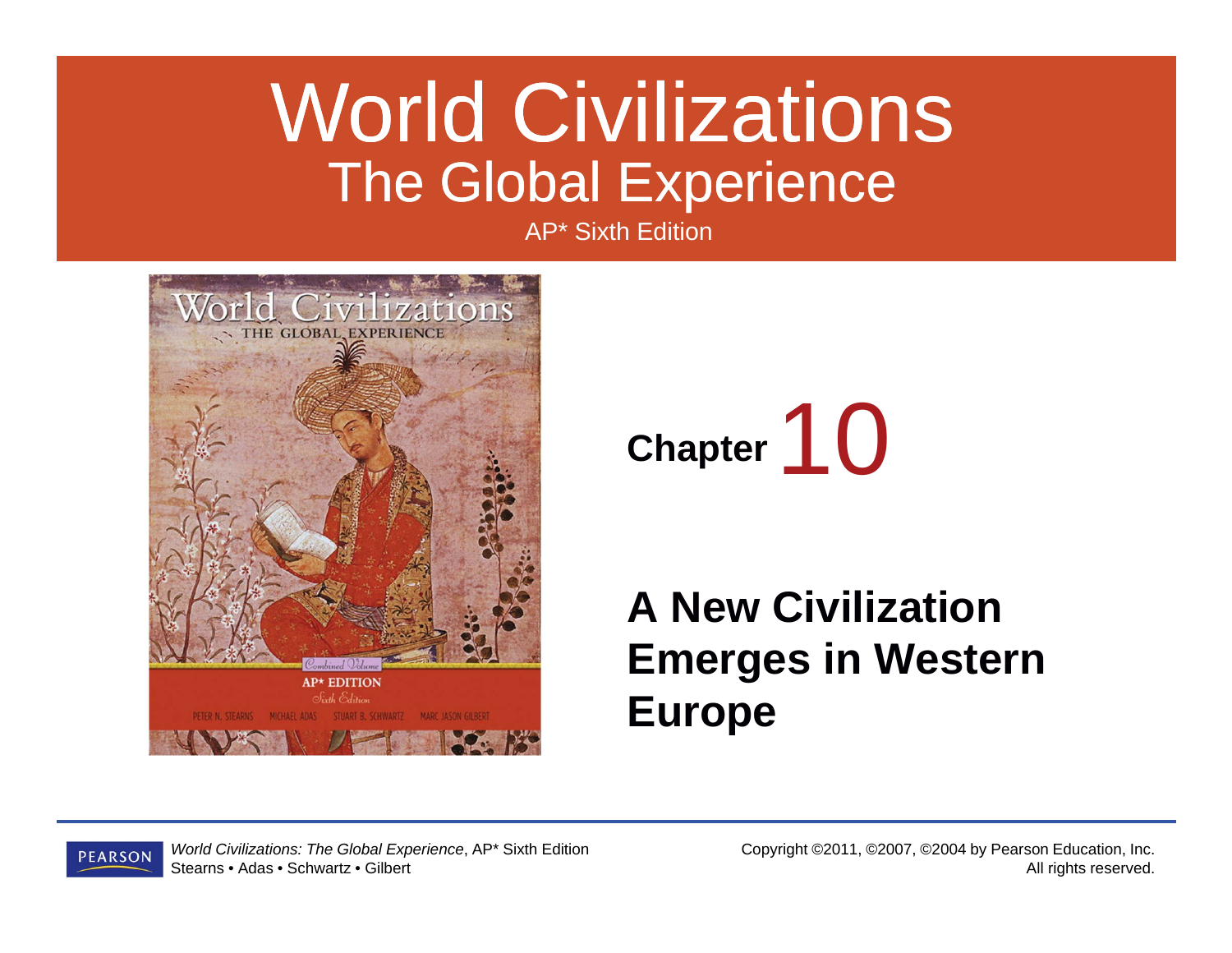# **A New Civilization Emerges in Western Europe**

- I.Stages of Postclassical Development
- II. Western Culture in the Postclassical Era
- III. Changing Economic and Social Forms in the Postclassical Centuries
- IV. The Decline of the Medieval Synthesis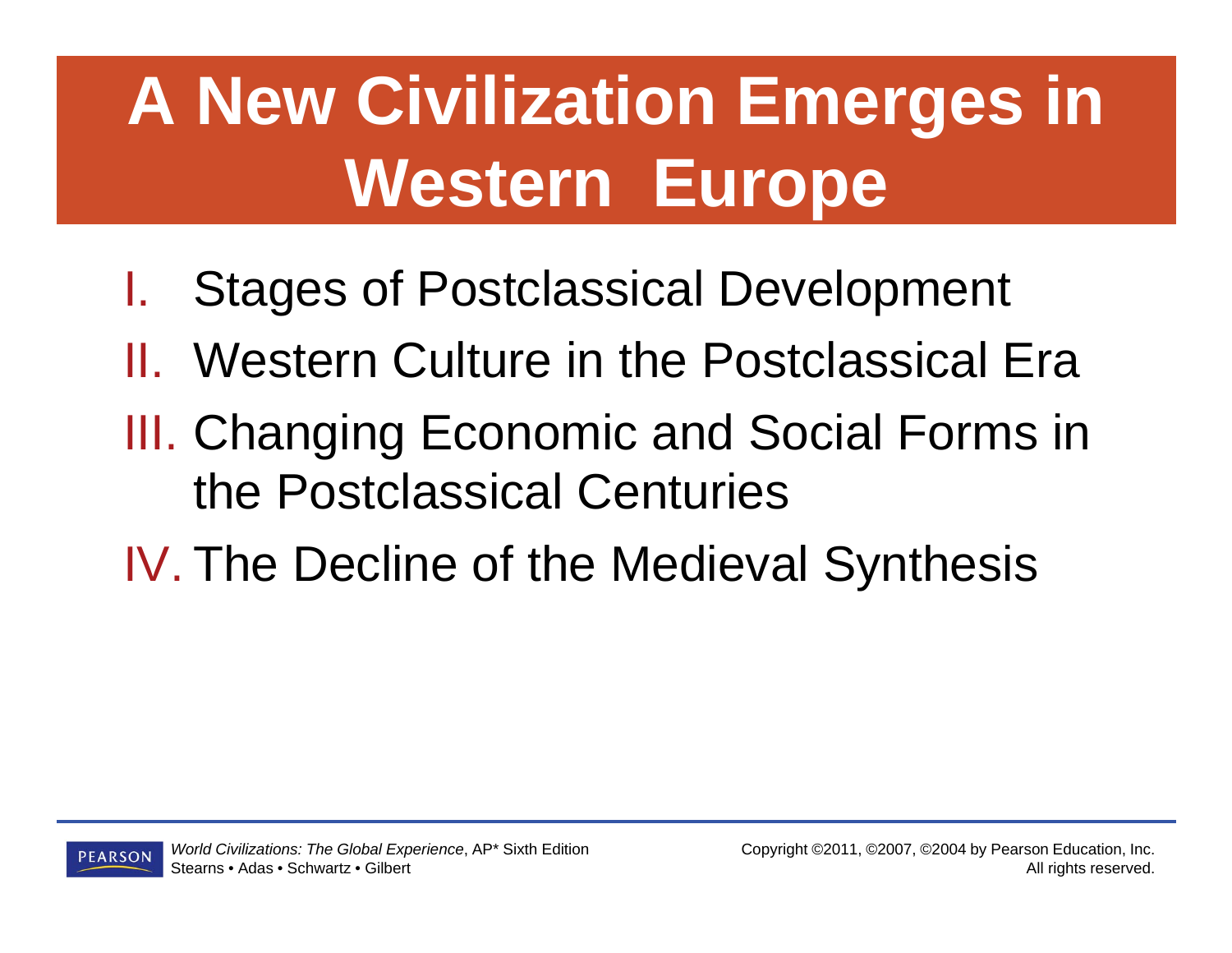# **A New Civilization Emerges in Western Europe**

| 500 C.E.                 | 800 C.E.              | 1000 C.E.            | 1150 C.E.                    | 1300 C.E.             | 1450 C.E.         |
|--------------------------|-----------------------|----------------------|------------------------------|-----------------------|-------------------|
| 500-900 Recovery         | 800-814               | 1018 Beginning of    | 1150-1300 Gothic             | 1303 Seizure of       | 1469 Formation    |
| period after Rome's      | Charlemagne's empire  | Christian reconquest | style spreads                | papacy by French king | of single Spanish |
| fall; Christian          | 900-1000 Spread of    | of Spain             | 1180 University of           | 1338-1453 Hundred     | monarchy          |
| missionaries work        | new plows; use of     | 1066 Norman          | Paris                        | <b>Years War</b>      |                   |
| in northern Europe       | horses in agriculture | conquest of England, | 1200-1274 Thomas             | 1348-1380 Black       |                   |
| 732 Franks defeat        | and transport         | strong feudal        | <b>Aquinas and flowering</b> | Death (bubonic        |                   |
| <b>Muslims in France</b> | 962 Germanic kings    | monarchy             | of scholasticism             | plaque)               |                   |
|                          | revive Roman Empire   | 1070-1141 Peter      | 1215 Magna Carta             |                       |                   |
|                          |                       | Abelard              | 1226-1270 Louis IX           |                       |                   |
|                          |                       | 1073-1085 Gregory    | of France                    |                       |                   |
|                          |                       | VII, reform pope     | 1265 First English           |                       |                   |
|                          |                       | 1096-1270 Crusades   | parliament                   |                       |                   |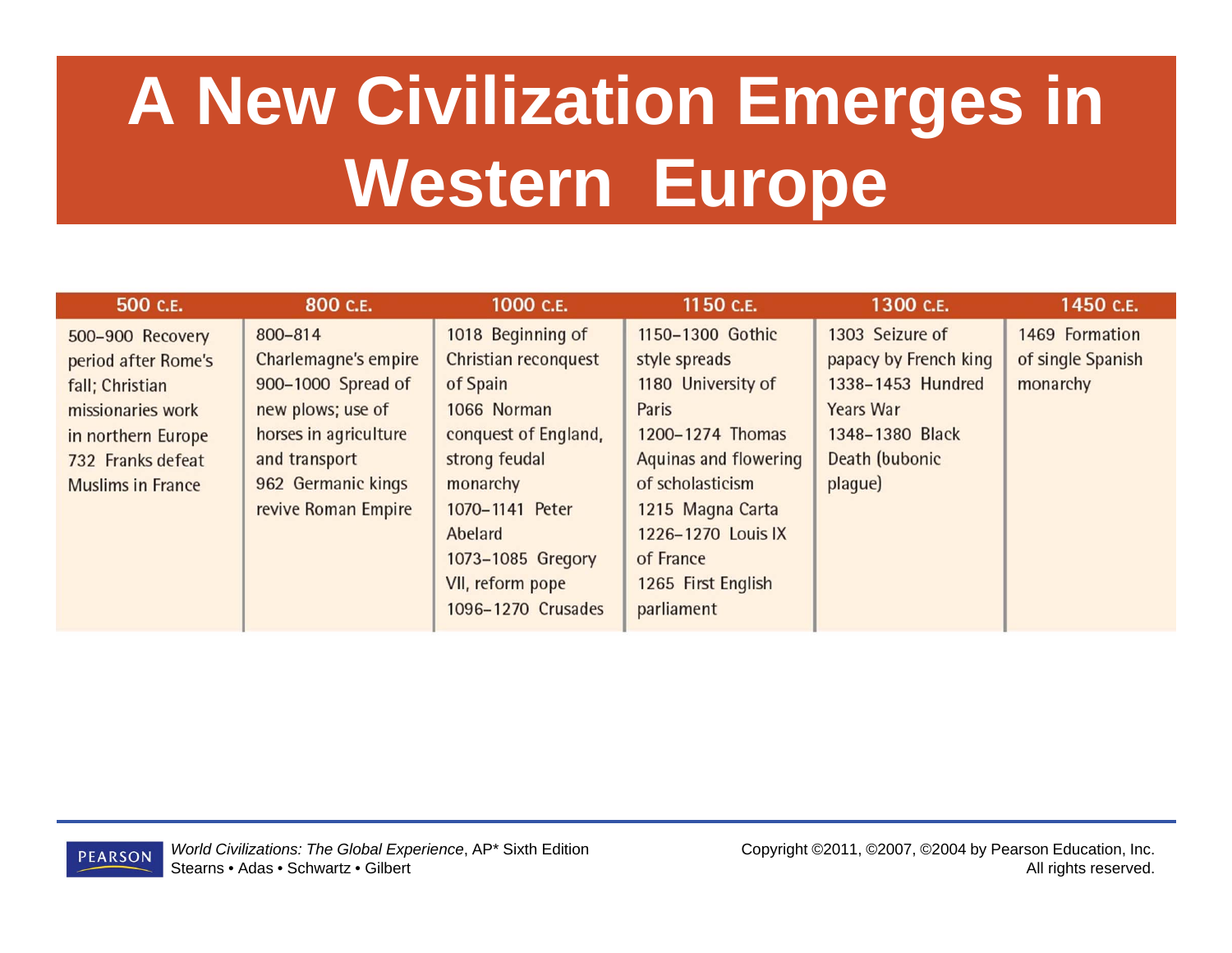## **Stages of Postclassical Development**

- 6th to 10th centuries
	- Fragmentation prevails
- $\bullet$ • Catholic church strong
- $\bullet$  Iberia
	- Arab Muslims
- $\bullet$  Core: France, Low Countries, Germany –Later, England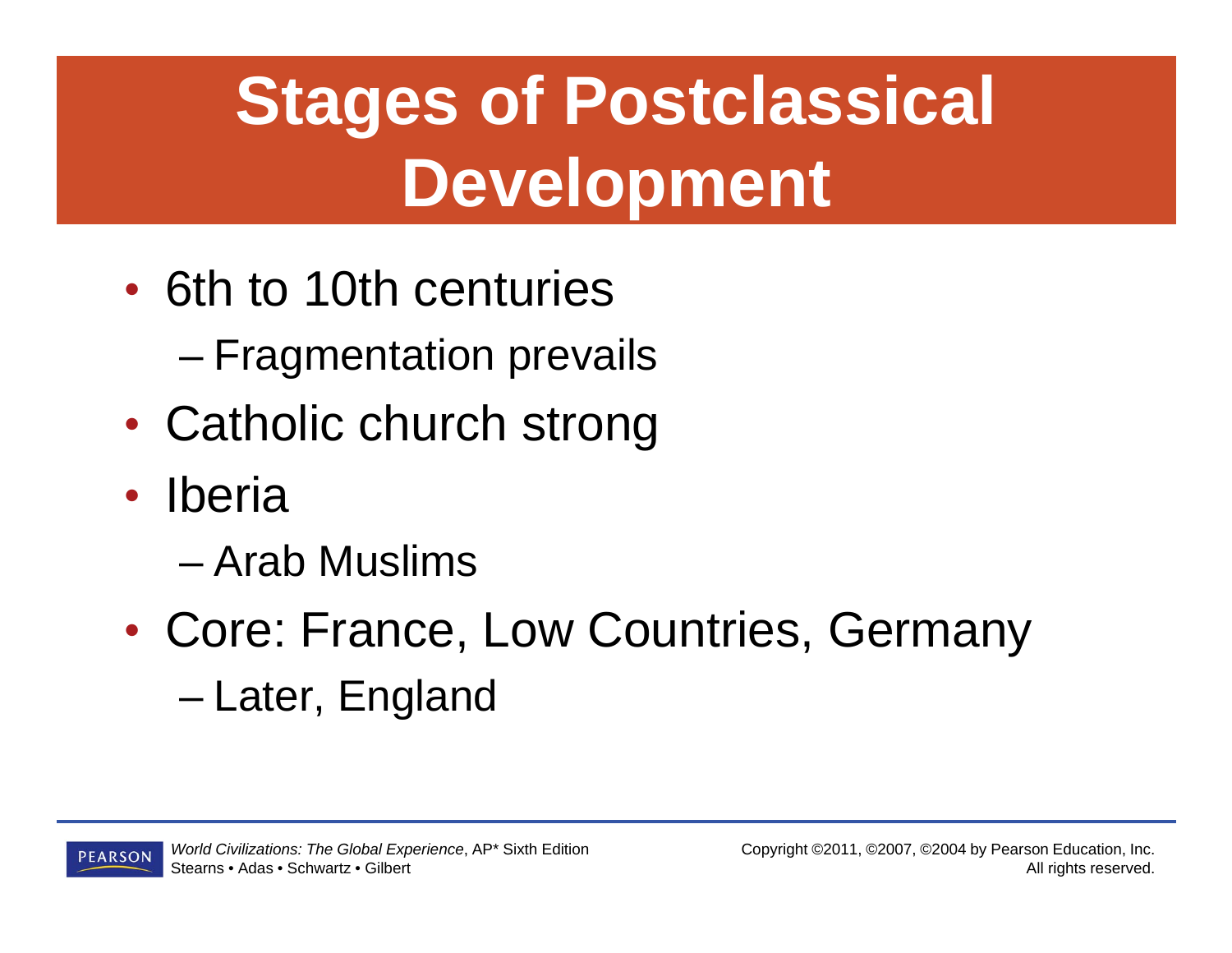# **Stages of Postclassical Development**

- $\bullet$ • Scandinavian Vikings
	- Raids from 8th to 10th centuries
- $\bullet$  Literacy declines
	- –except among churchmen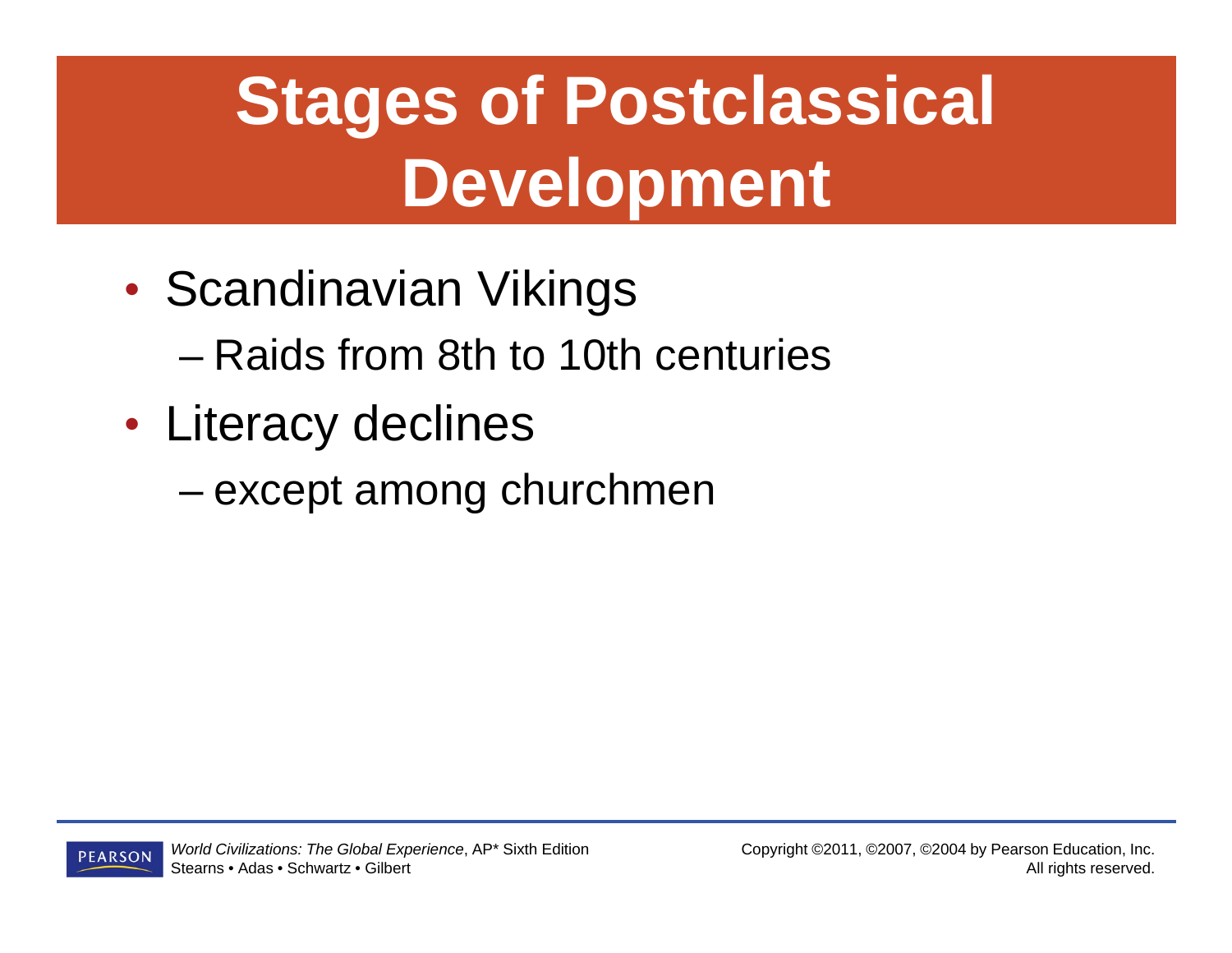# **The Manorial System: Obligations and Allegiances**

- $\bullet$ Local, personal political organization
- Manorialism
	- –Agricultural economy
	- – Reciprocal obligations
		- **In-kind labor for produce**
	- Serfdom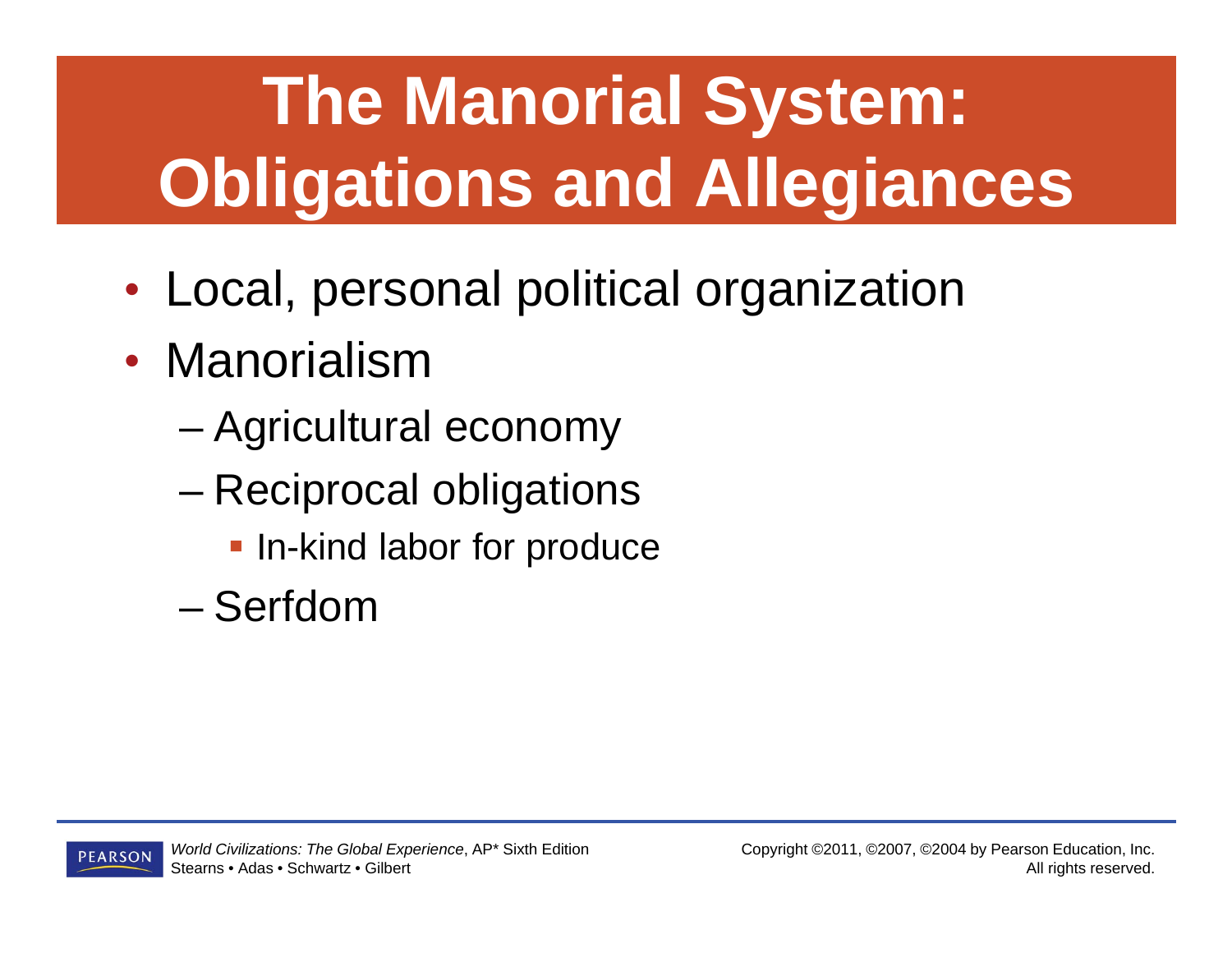# **The Manorial System: Obligations and Allegiances**

- $\bullet$  800s
	- Agricultural innovation
	- Moldboard
	- –Crop rotation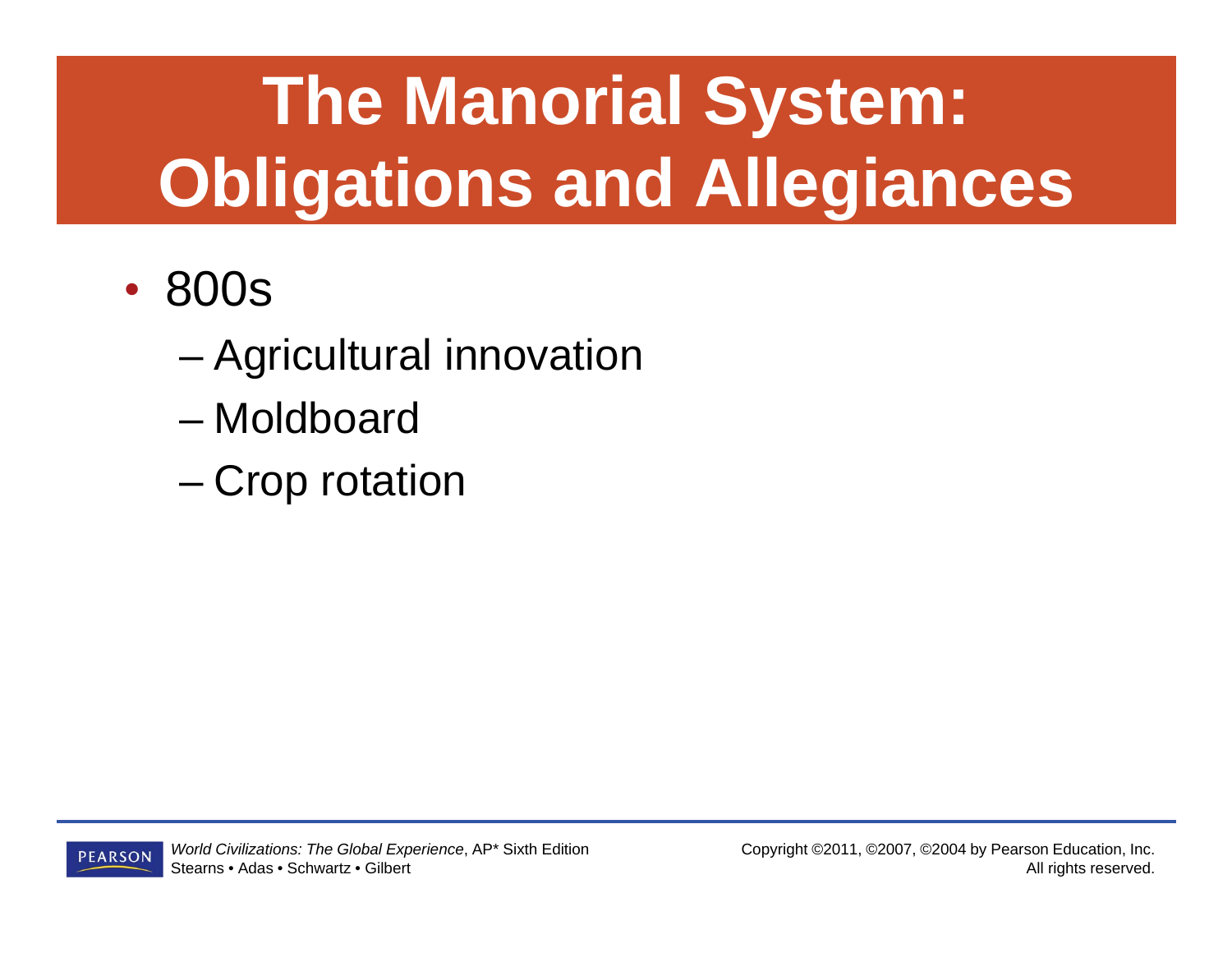# **The Church: Political and Spiritual Power**

- $\bullet$  Popes follow Roman organization
	- Appoint bishops
	- –Sponsor missionaries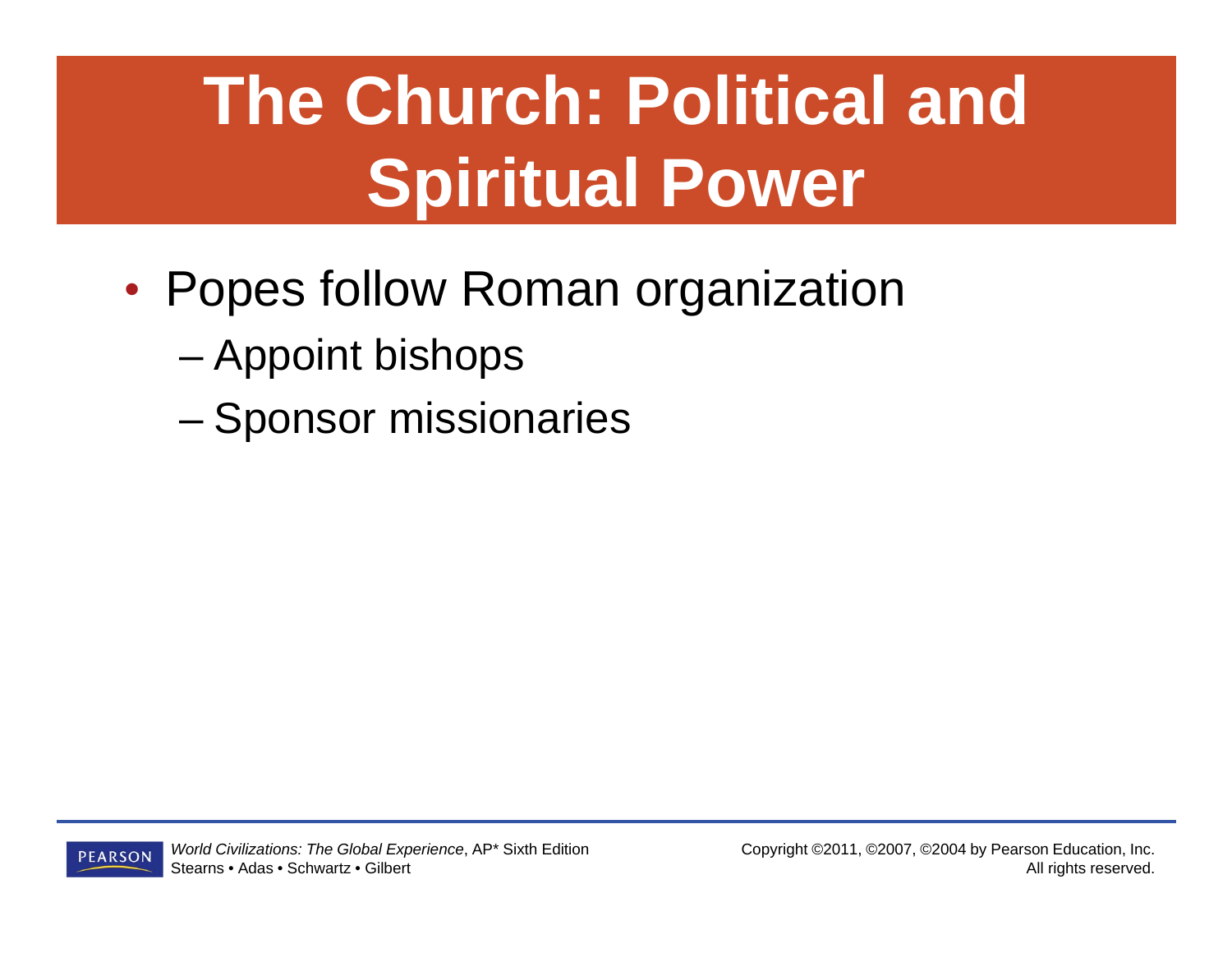# **The Church: Political and Spiritual Power**

- Monasticism
	- Benedict of Nursia
		- **Benedictine rule**
	- – Spiritual functions
		- **Holiness**
		- **Network**
		- **Pilgrimage centers**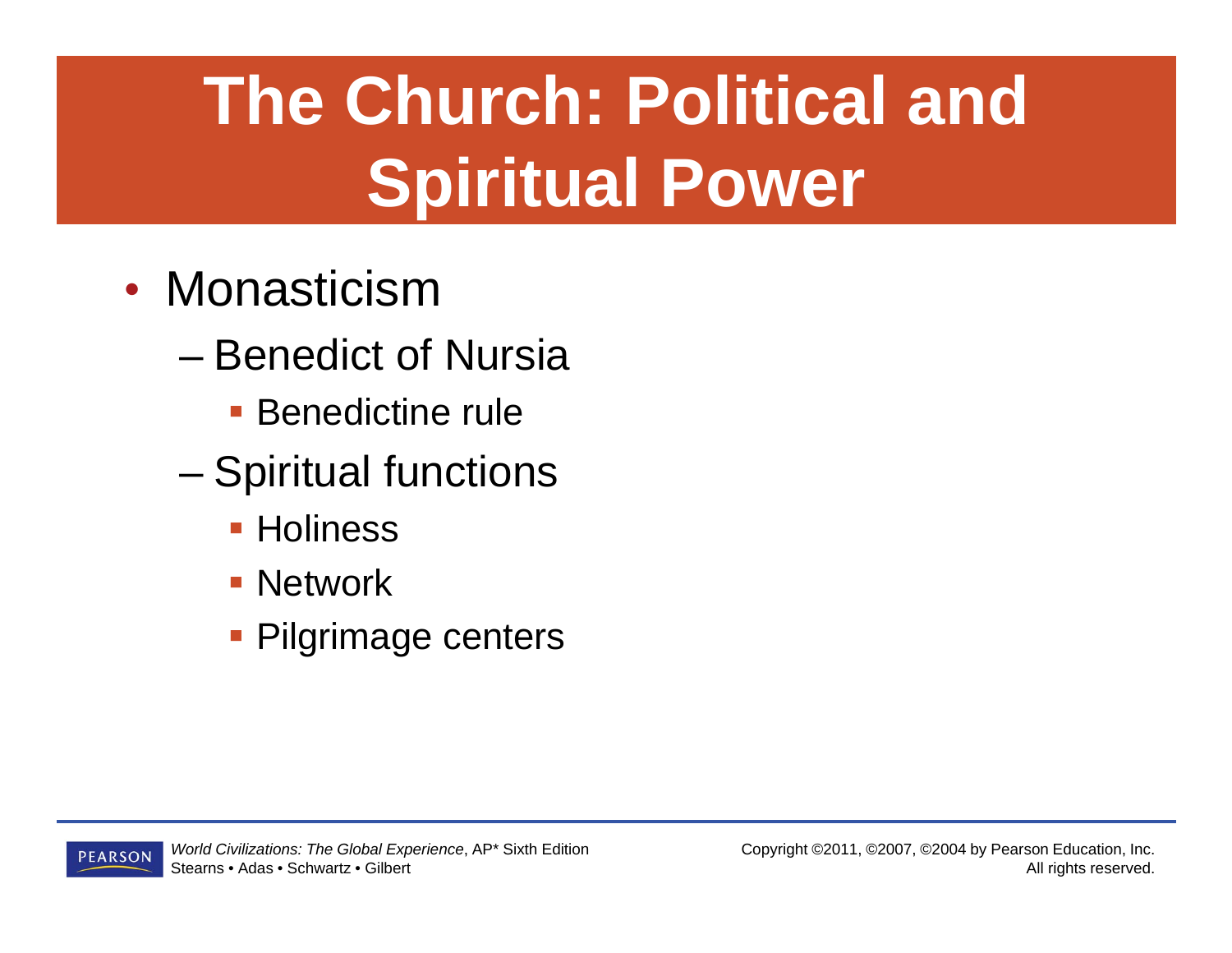# **The Church: Political and Spiritual Power**

- Monasticism
	- Secular functions
		- Education
		- Large estates
		- **Shelter travelers**
	- Universities, from 13th century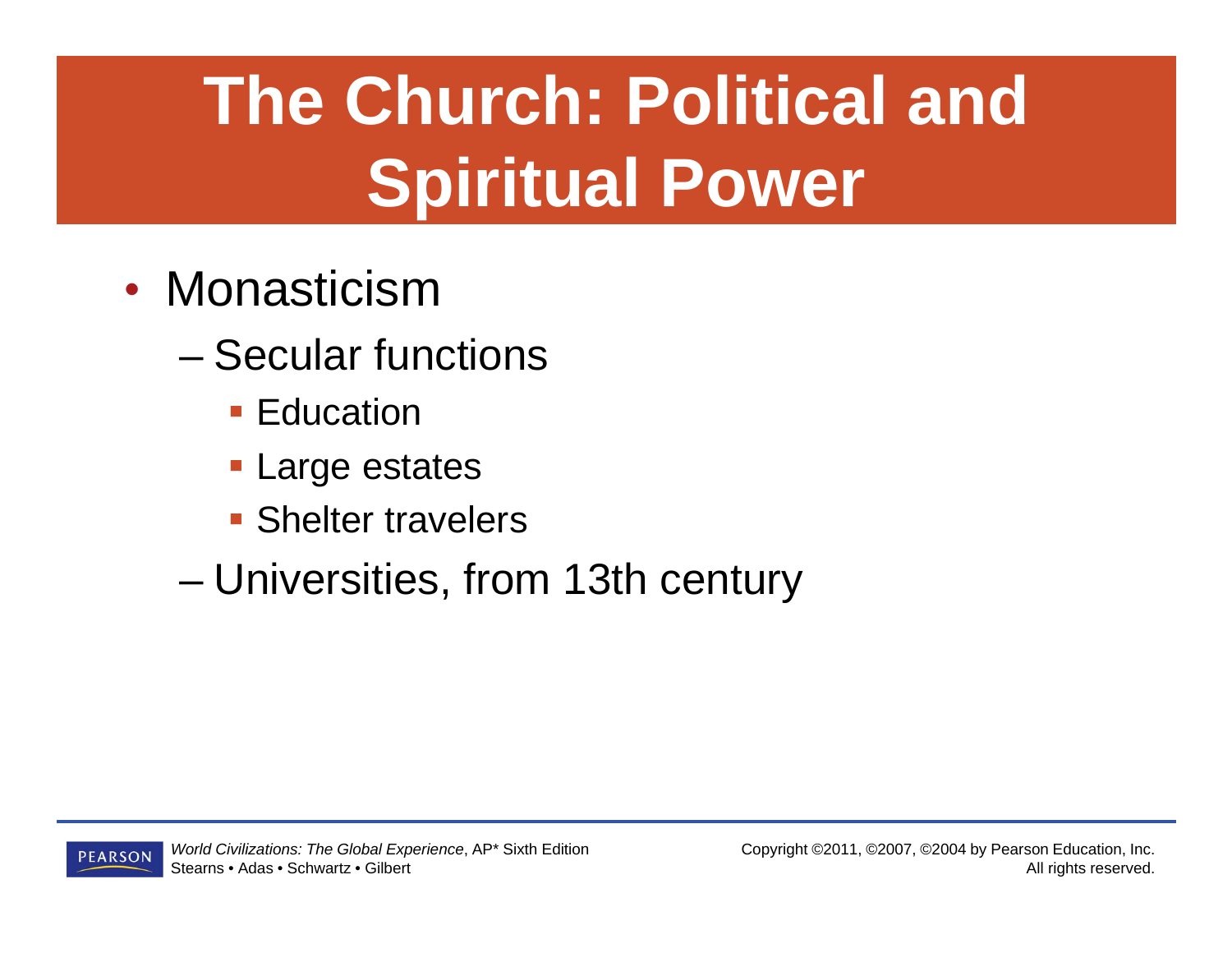### **Charlemagne's Empire and Successor States**



*World Civilizations: The Global Experience*, AP\* Sixth Edition **PEARSON** Stearns • Adas • Schwartz • Gilbert

Copyright ©2011, ©2007, ©2004 by Pearson Education, Inc. All rights reserved.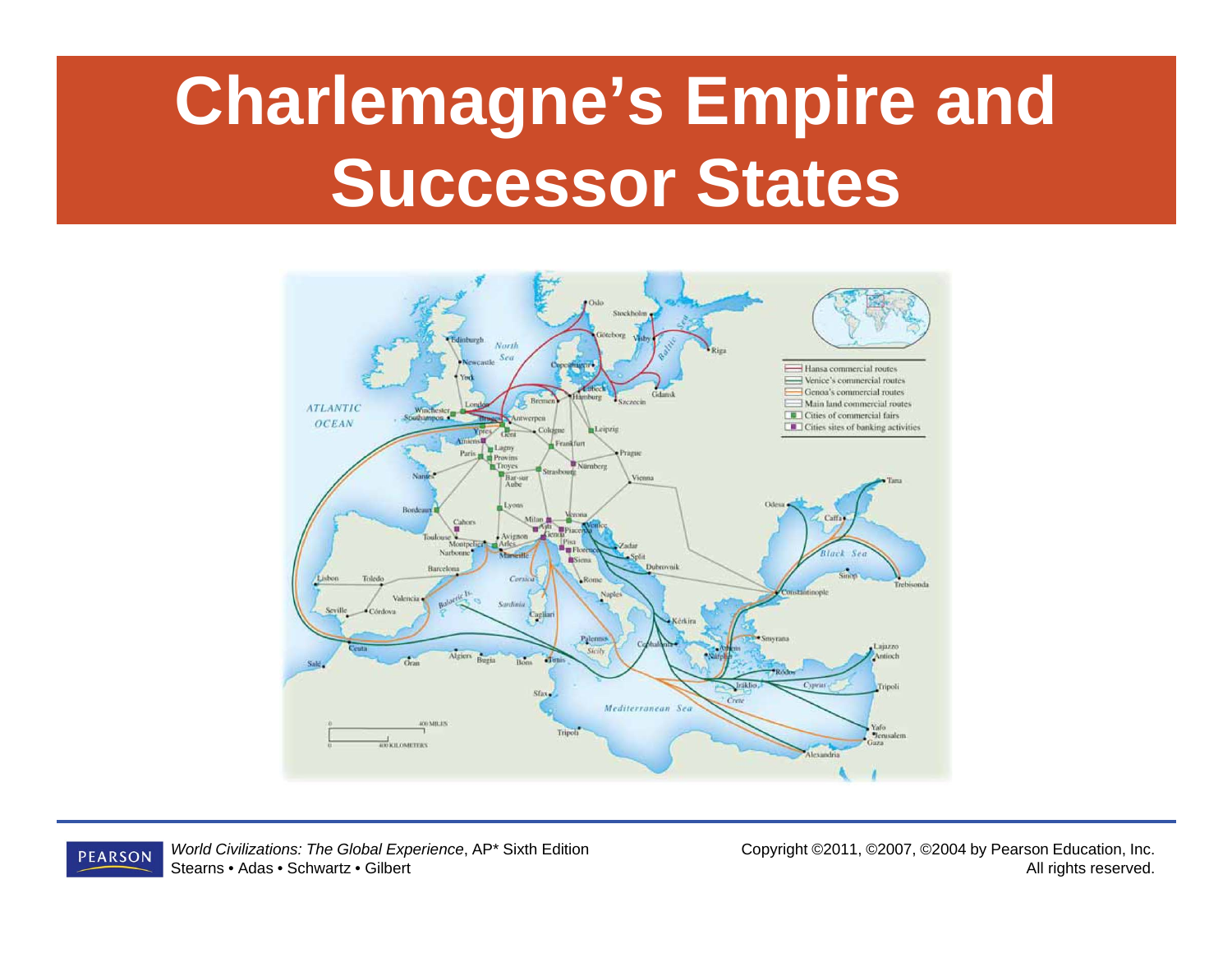# **Charlemagne and His Successors**

- $\bullet$ • Frankish Carolingian dynasty
	- Charles Martel
		- 732, Tours
	- – Charles the Great (Charlemagne)
		- 800, crowned emperor
		- Copied Roman central administration
		- 814, death
			- Empire fragments
	- –843, Treaty of Verdun

**Three kingdoms**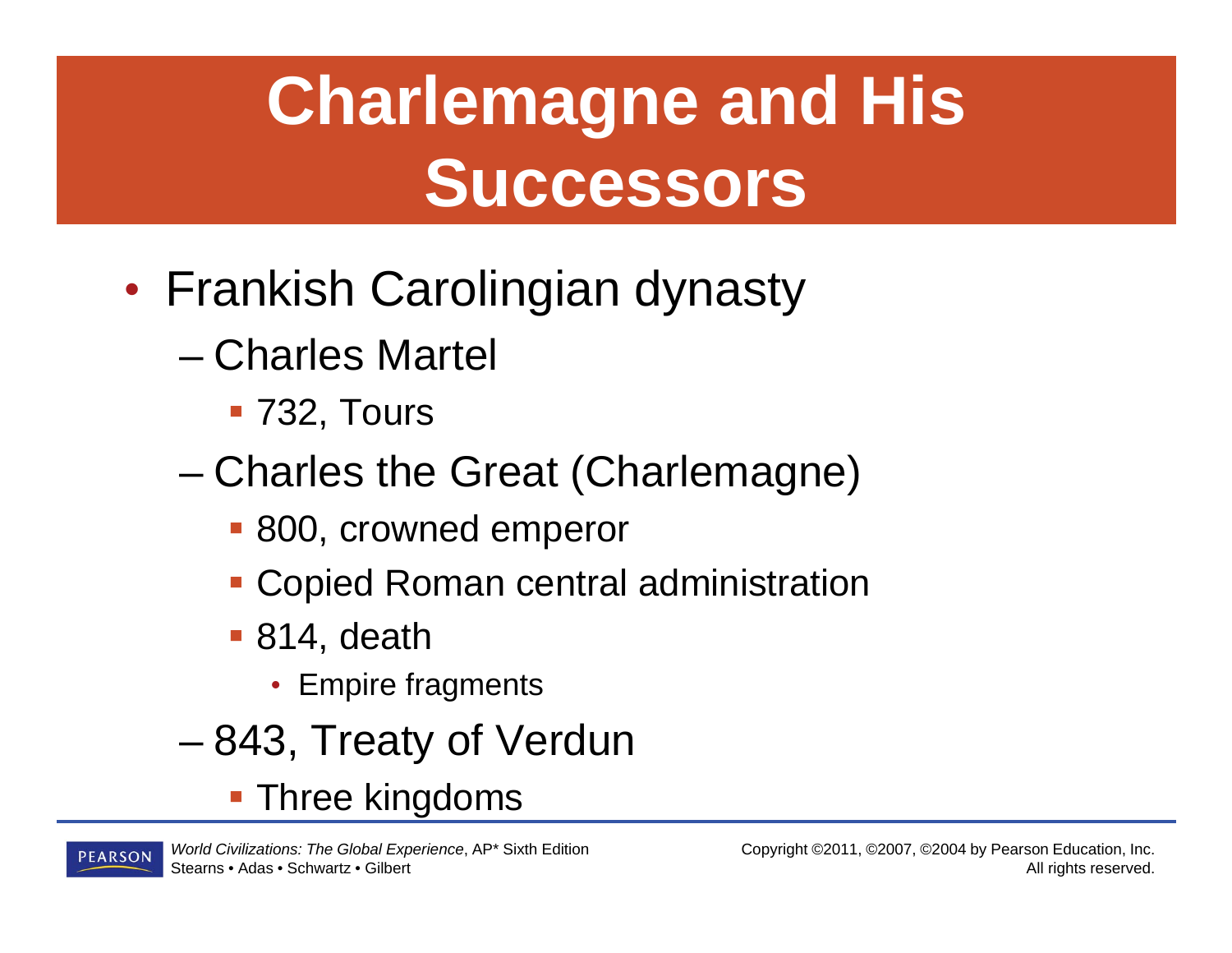### **Charlemagne and His Successors**

 $\bullet$ • Holy Roman emperors

Ruling Germany, Italy

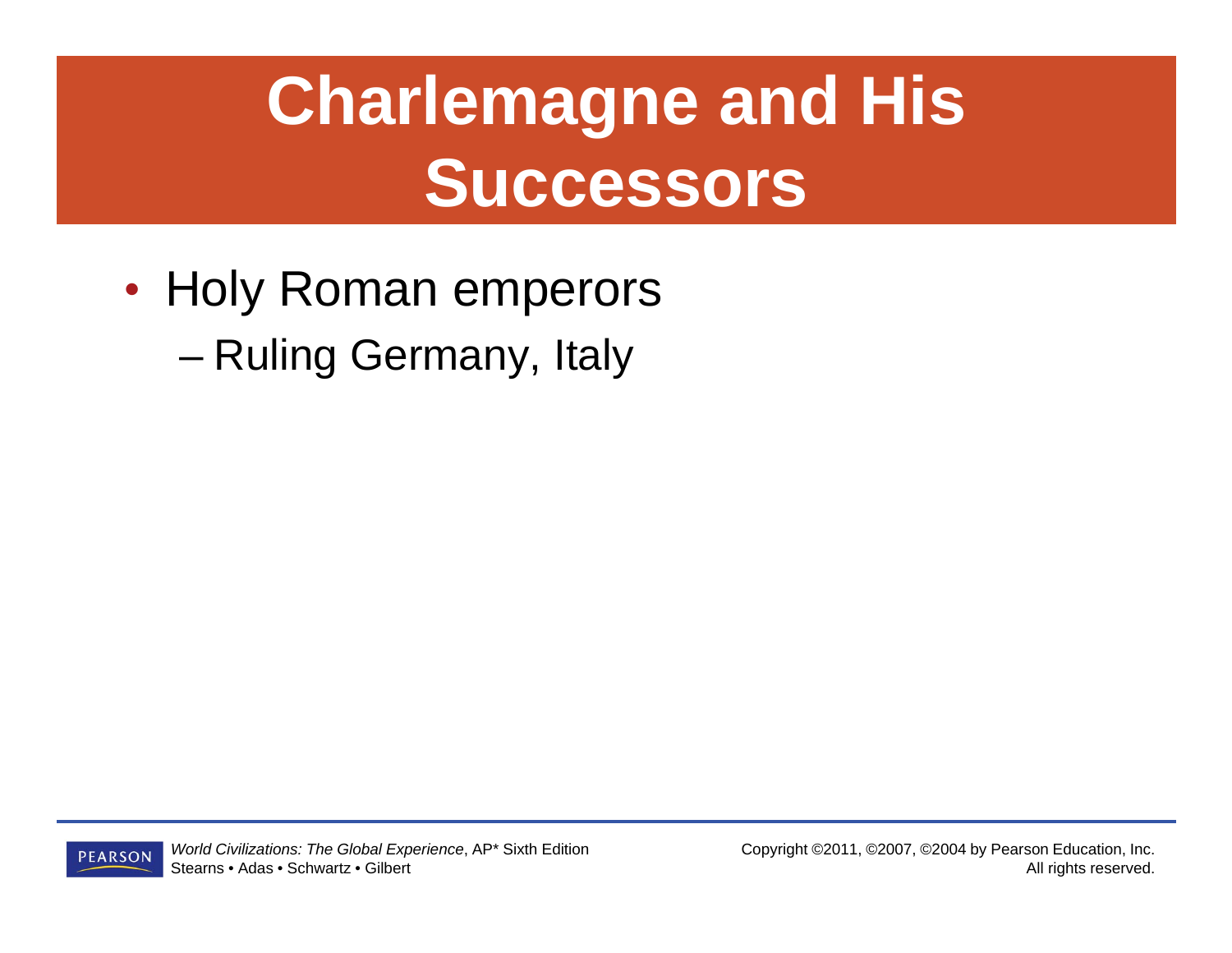# **Western Europe Toward the End of the Middle Ages, c. 1360 C.E.**



*World Civilizations: The Global Experience*, AP\* Sixth Edition **PEARSON** Stearns • Adas • Schwartz • Gilbert

Copyright ©2011, ©2007, ©2004 by Pearson Education, Inc. All rights reserved.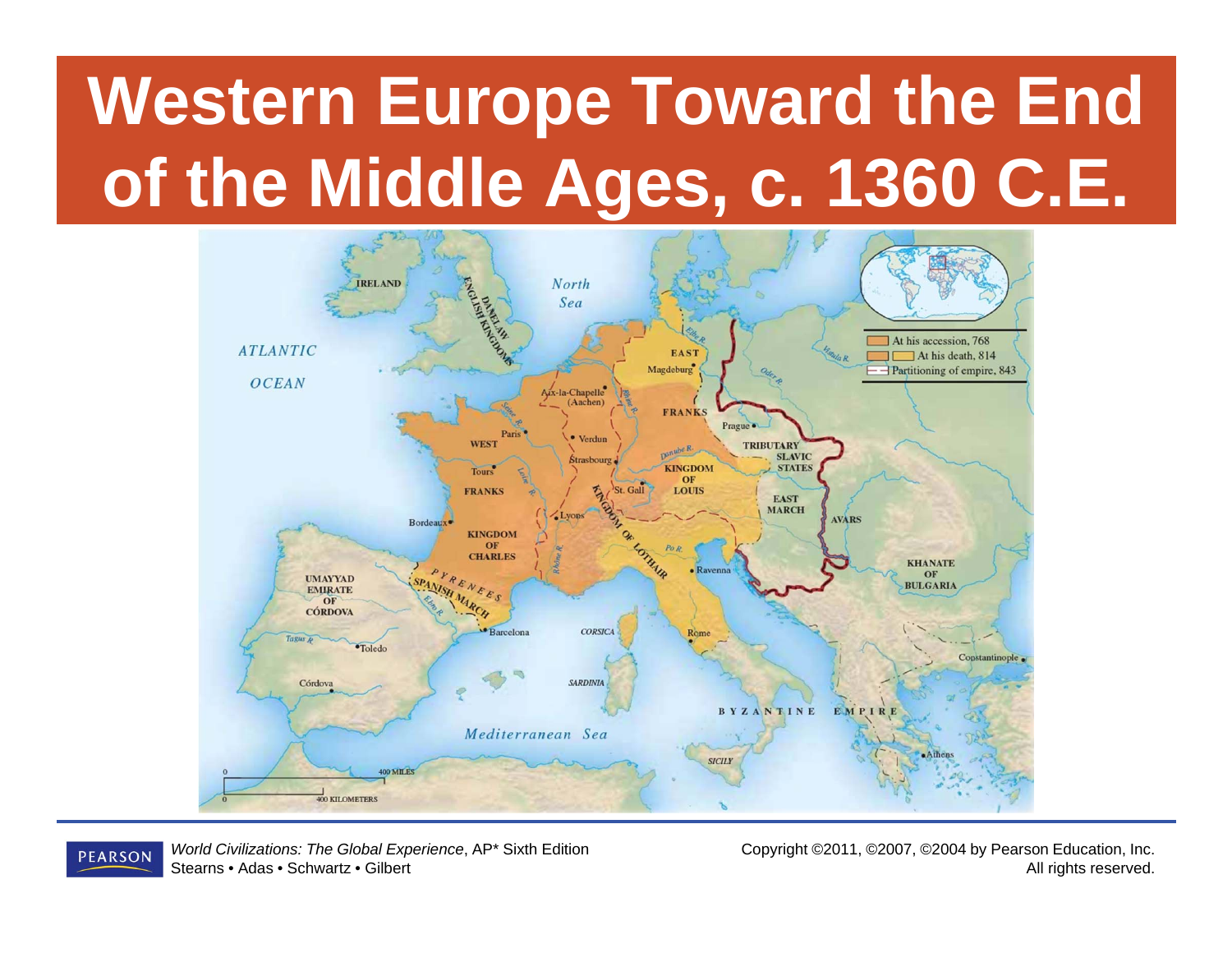### **New Economic and Urban Vigor**

- $\bullet$  Agricultural improvements
	- Increased production
	- –Surplus, wealth, population growth
- $\bullet$  Towns grow
	- Literacy expands
- Education
	- Cathedral schools, from 11th century
	- Universities, from 13th century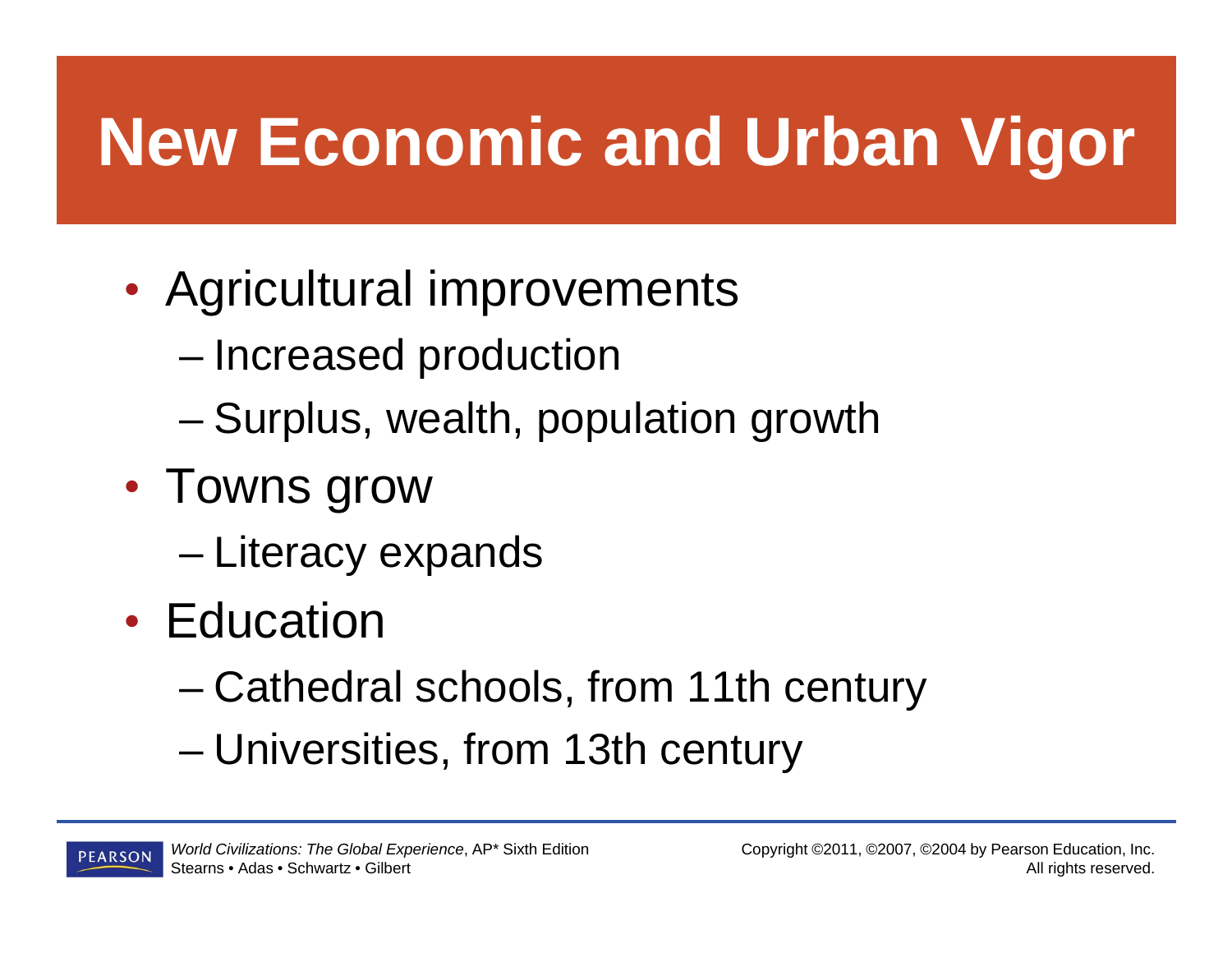### **Feudal Monarchies and Political Advances**

- $\bullet$  Personal relationship
	- Military service for land
- $\bullet$  Some lords emerge more powerful
	- –e.g. Capetian kings of France
	- Develop bureaucracies, states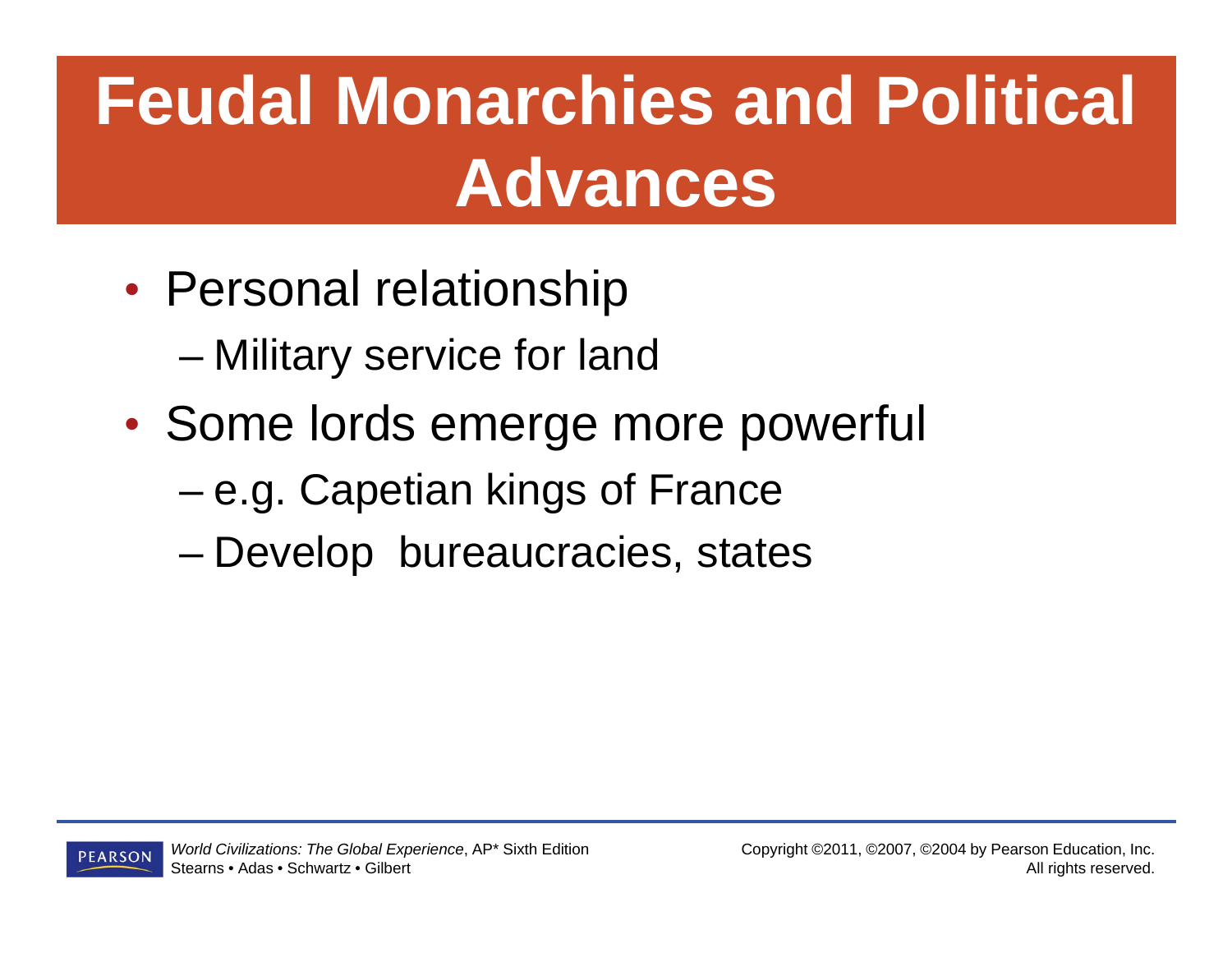### **Feudal Monarchies and Political Advances**

- $\bullet$  William the Conqueror
	- 1066, Norman conquest of England
	- – Centralized government
		- **Sheriffs, courts**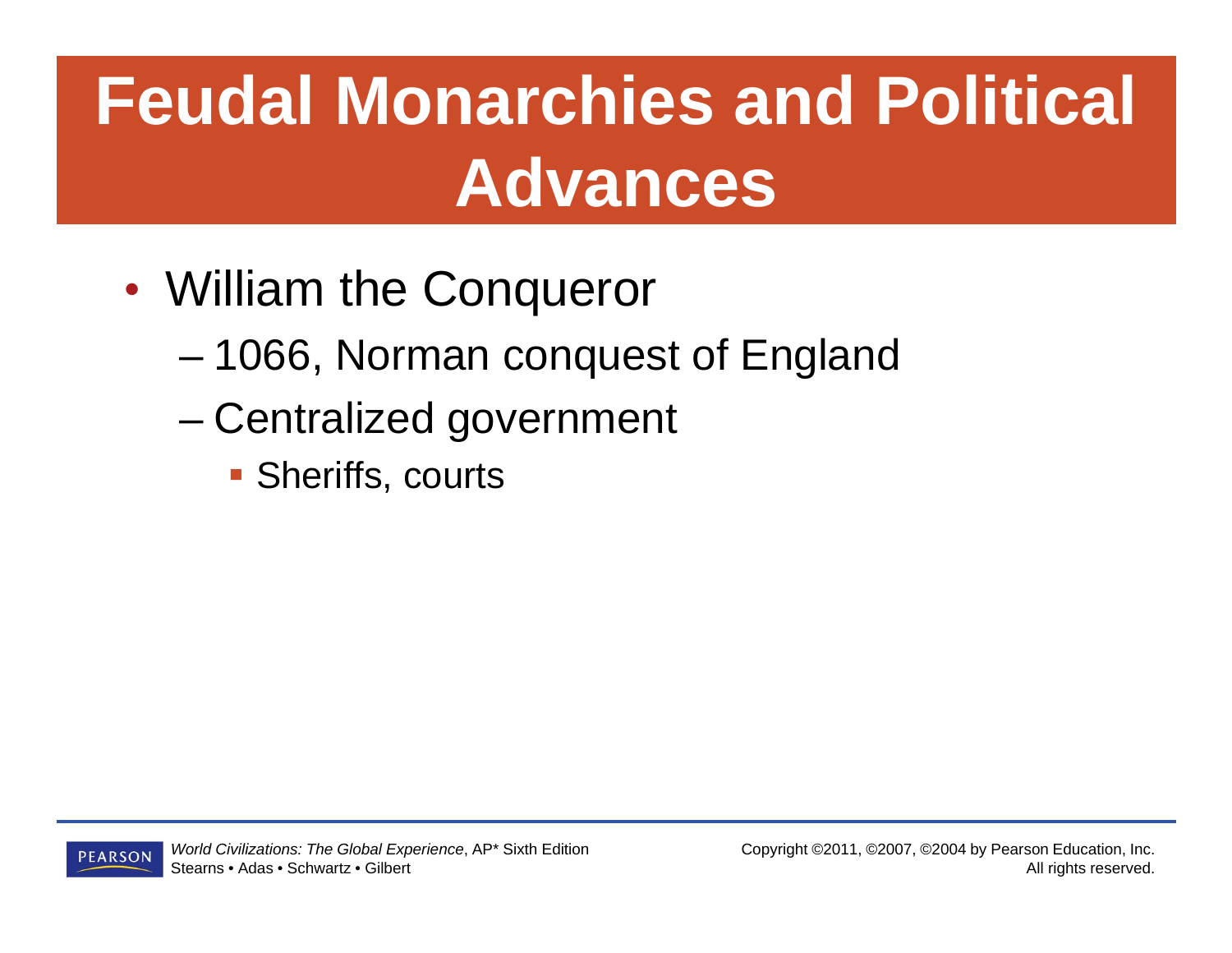### **Limited Government**

- $\bullet$  Political fragmentation continues Monarchs limited by church, nobles, towns
- $\bullet$  1215, Magna Carta
	- – King John recognizes supremacy of written law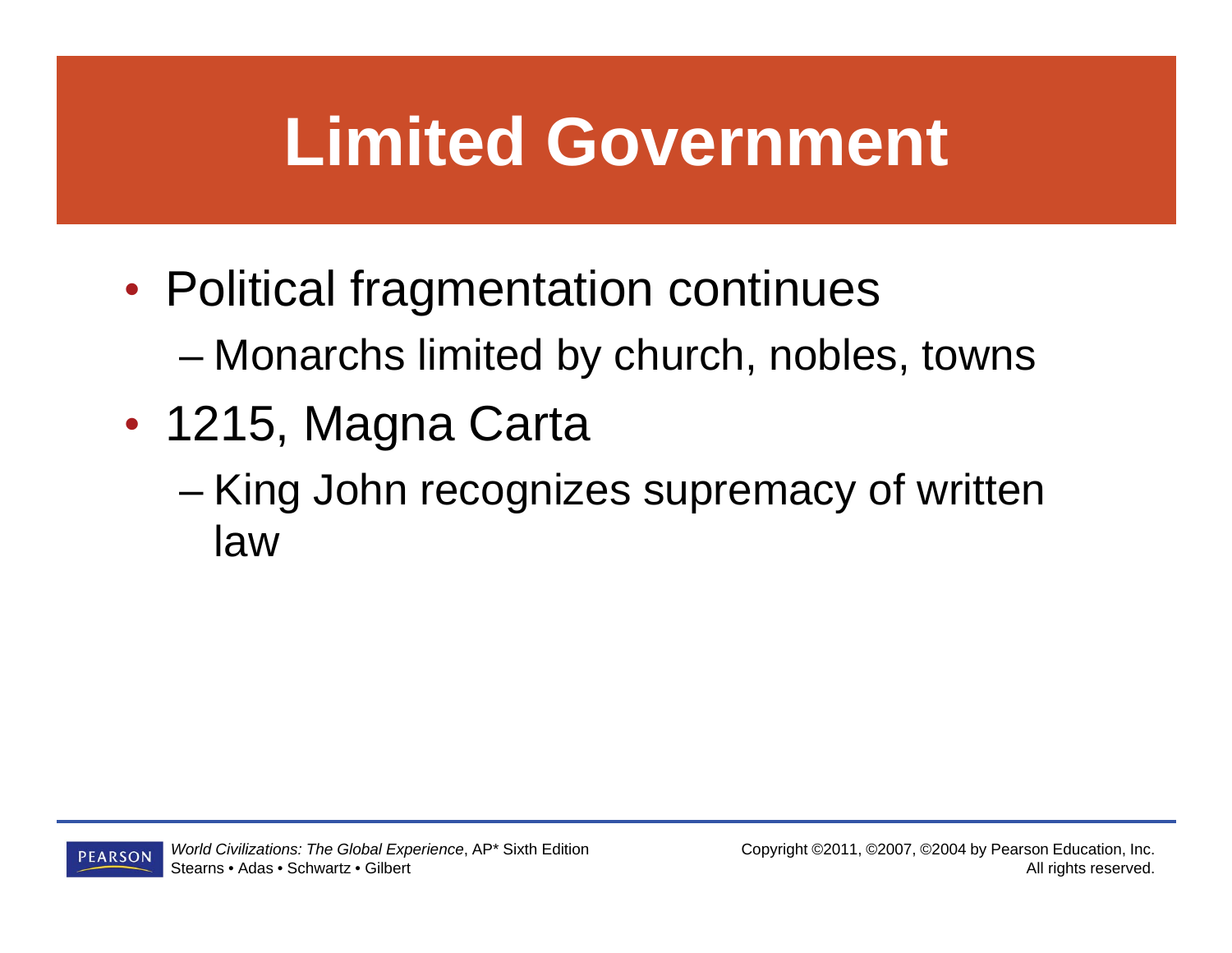### **Limited Government**

- $\bullet$ • Representative bodies
	- Catalonia, from 1000
	- –England, from 1265
- $\bullet$  Monarchs continue to increase in power
	- Large conflicts
	- –e.g. Hundred Years War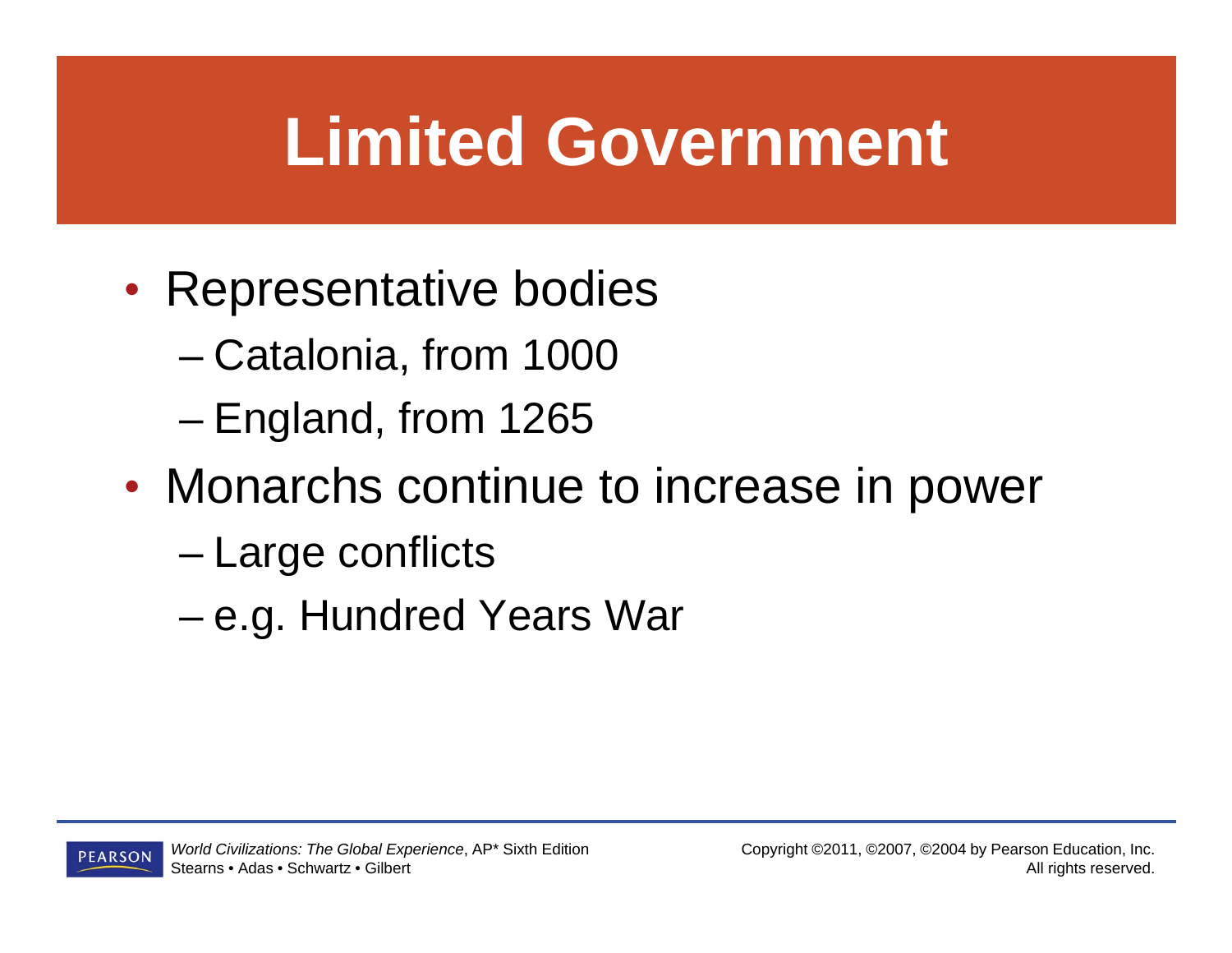### **The West's Expansionist Impulse**

- $\bullet$ • Germanic knights
	- From 11th century, into eastern Germany, Poland
- **Iberia**

Northern Christian states begin reconquista

- $\bullet$  Vikings
	- Cross Atlantic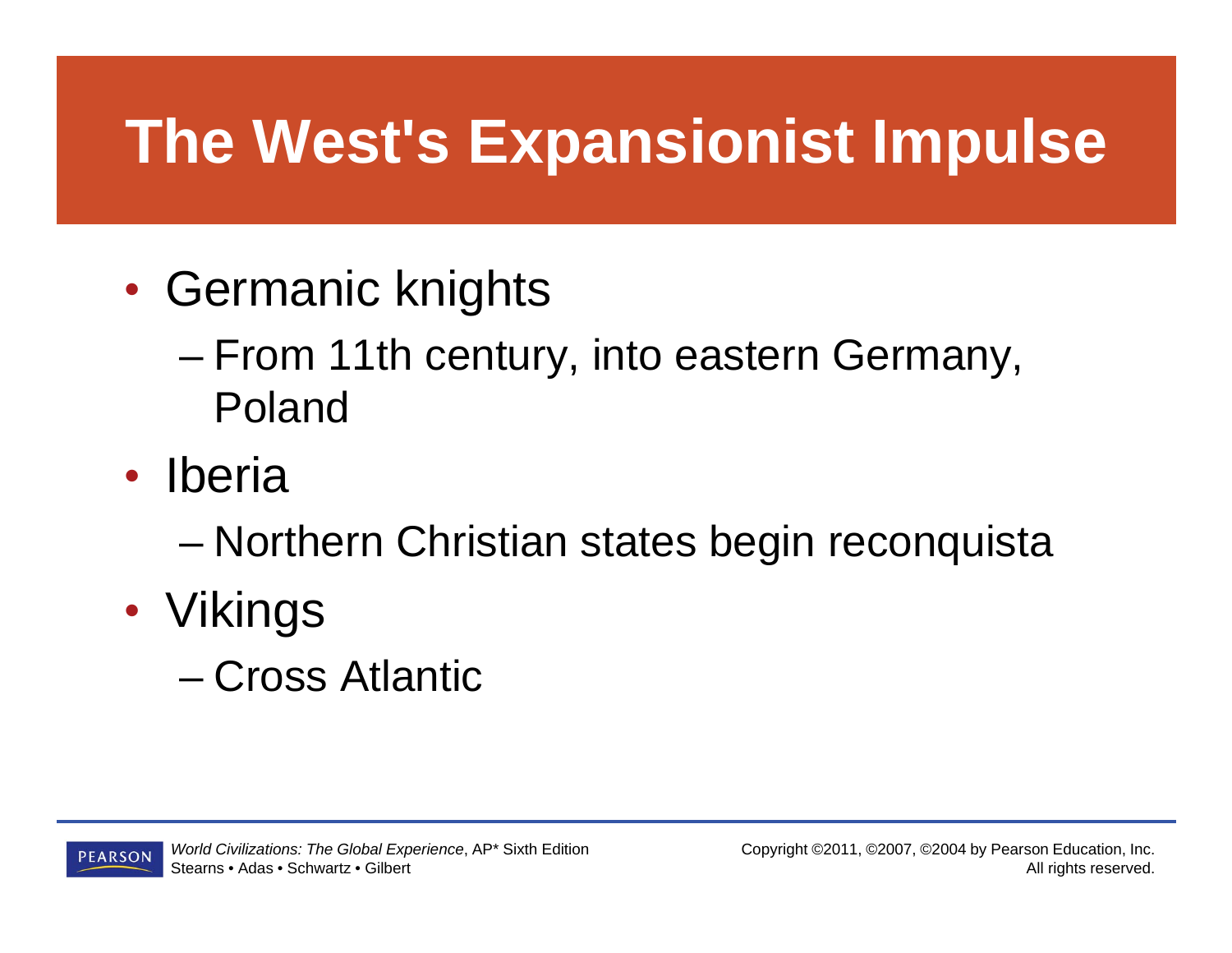### **The West's Expansionist Impulse**

#### • Crusades

- Called by Urban II, 1095
- Initial success
- New contact with Islam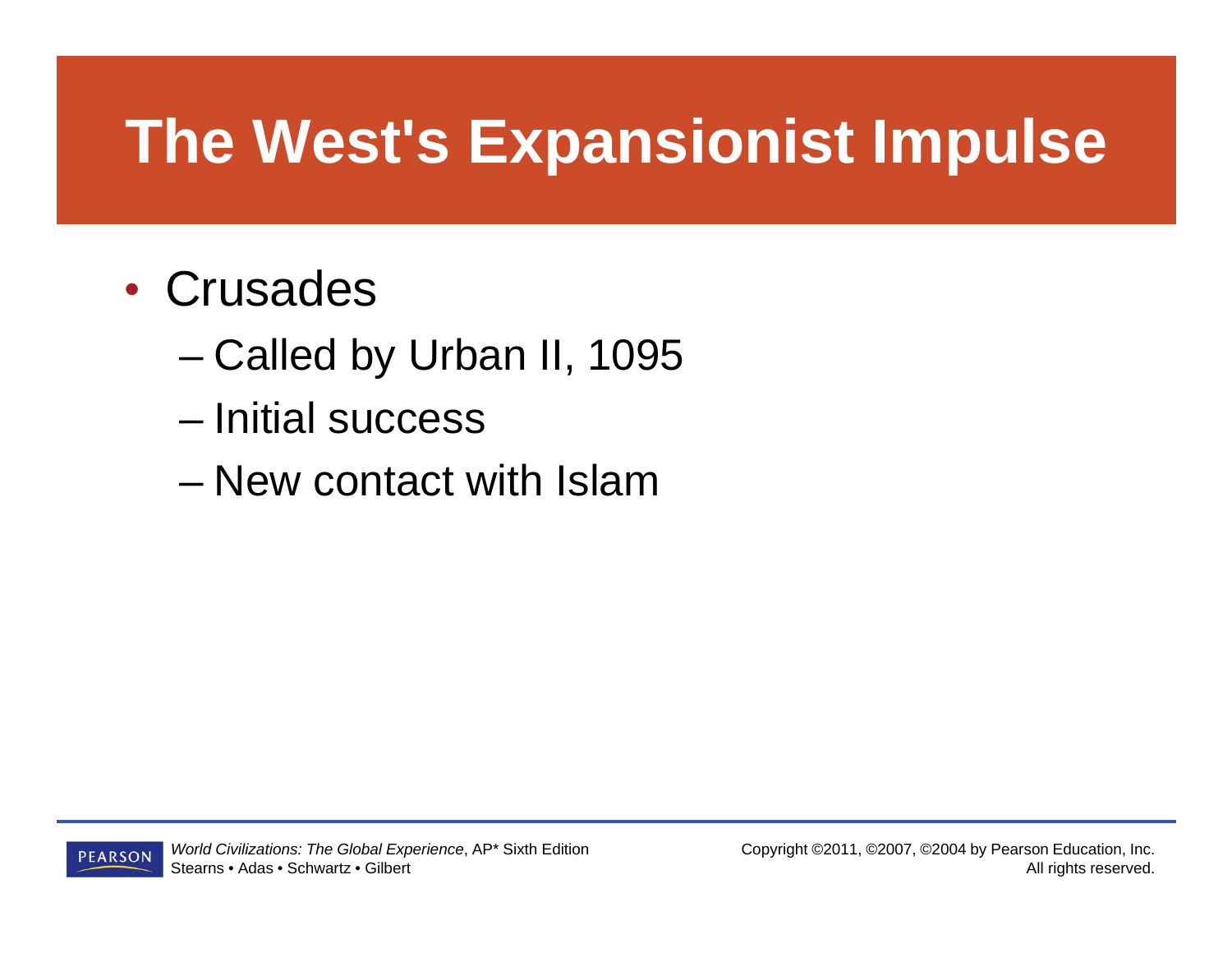### **Religious Reform and Evolution**

- $\bullet$  Gregorian reform, 11th century
	- Based in monasteries
	- – Gregory VII
		- **Separation of secular and religious spheres**
- • Mendicants, 13th century
	- St. France, St. Clare, St. Dominic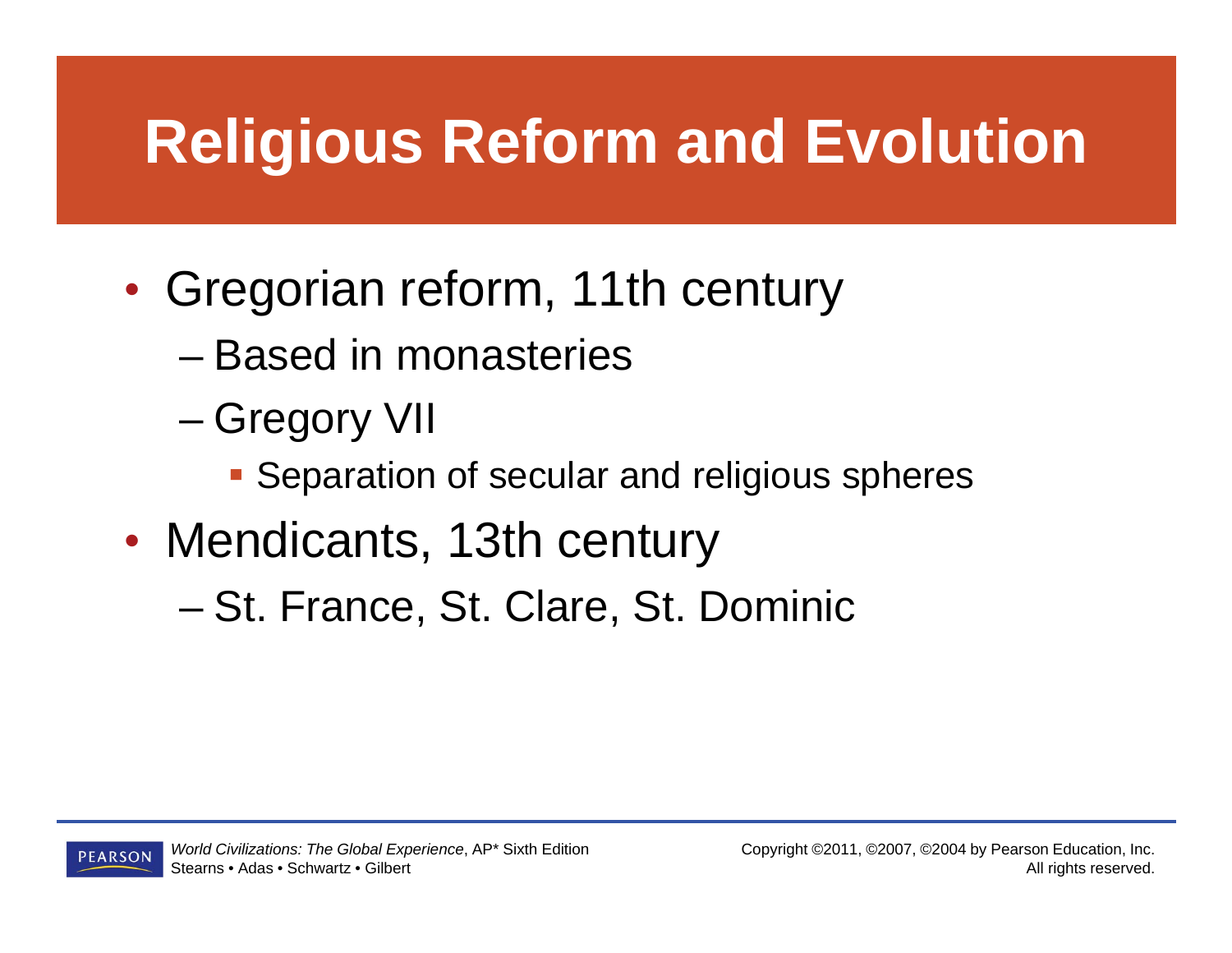# **Western Culture in the Postclassical Era**

- $\bullet$  Theology: Assimilating Faith and Reason
	- Exploration of Greek philosophy
	- – Peter Abelard, 12th century
		- Rational examination of doctrine
	- Bernard of Clairvaux
		- **Opposed to Abelard's approach**
		- **Mysticism**
	- Debate in universities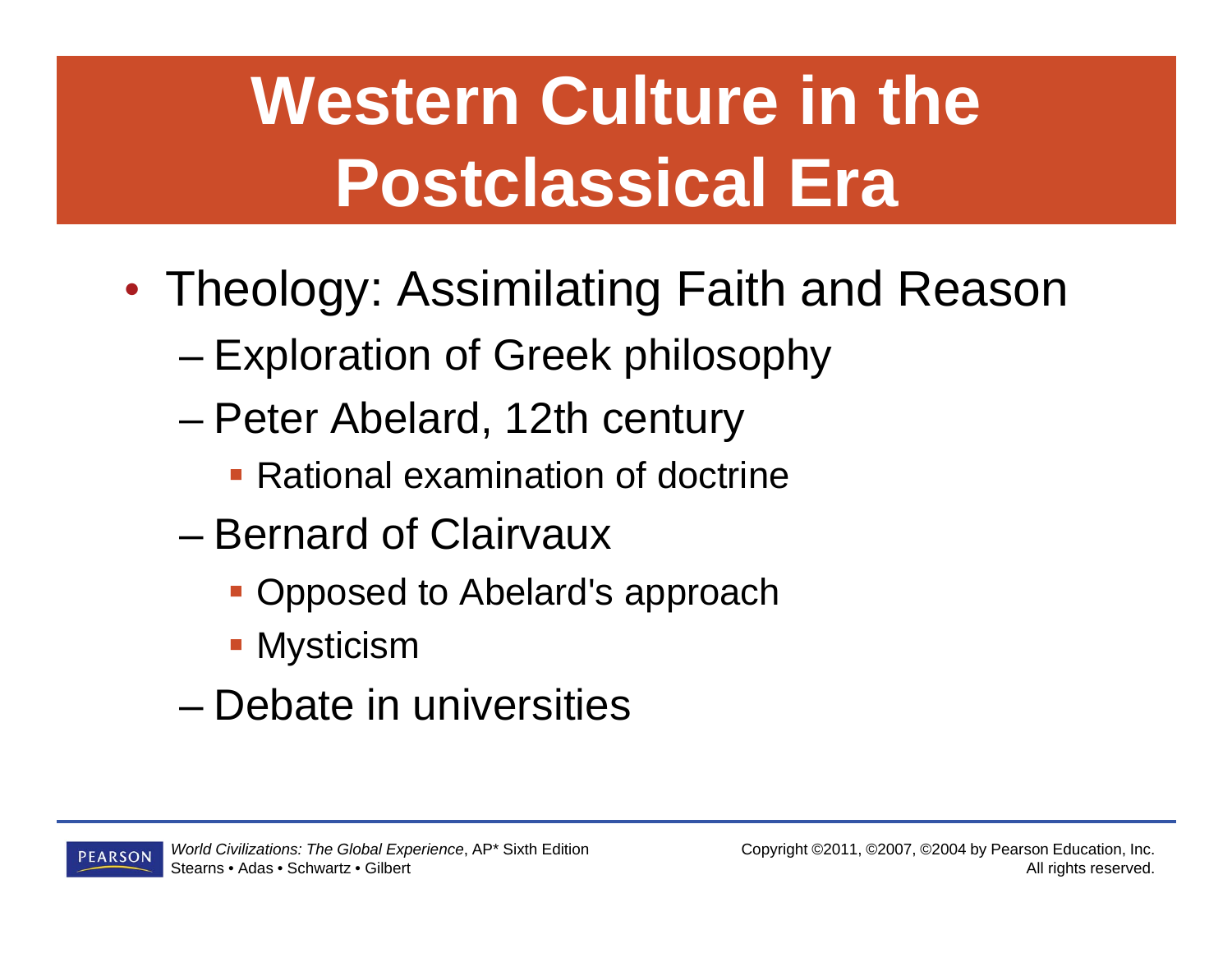# **Western Culture in the Postclassical Era**

- $\bullet$  Theology: Assimilating Faith and Reason
	- Thomas Aquinas
		- *Summas*
		- **Faith primary, reason leads to understanding**
		- **Scholasticism**
	- Roger Bacon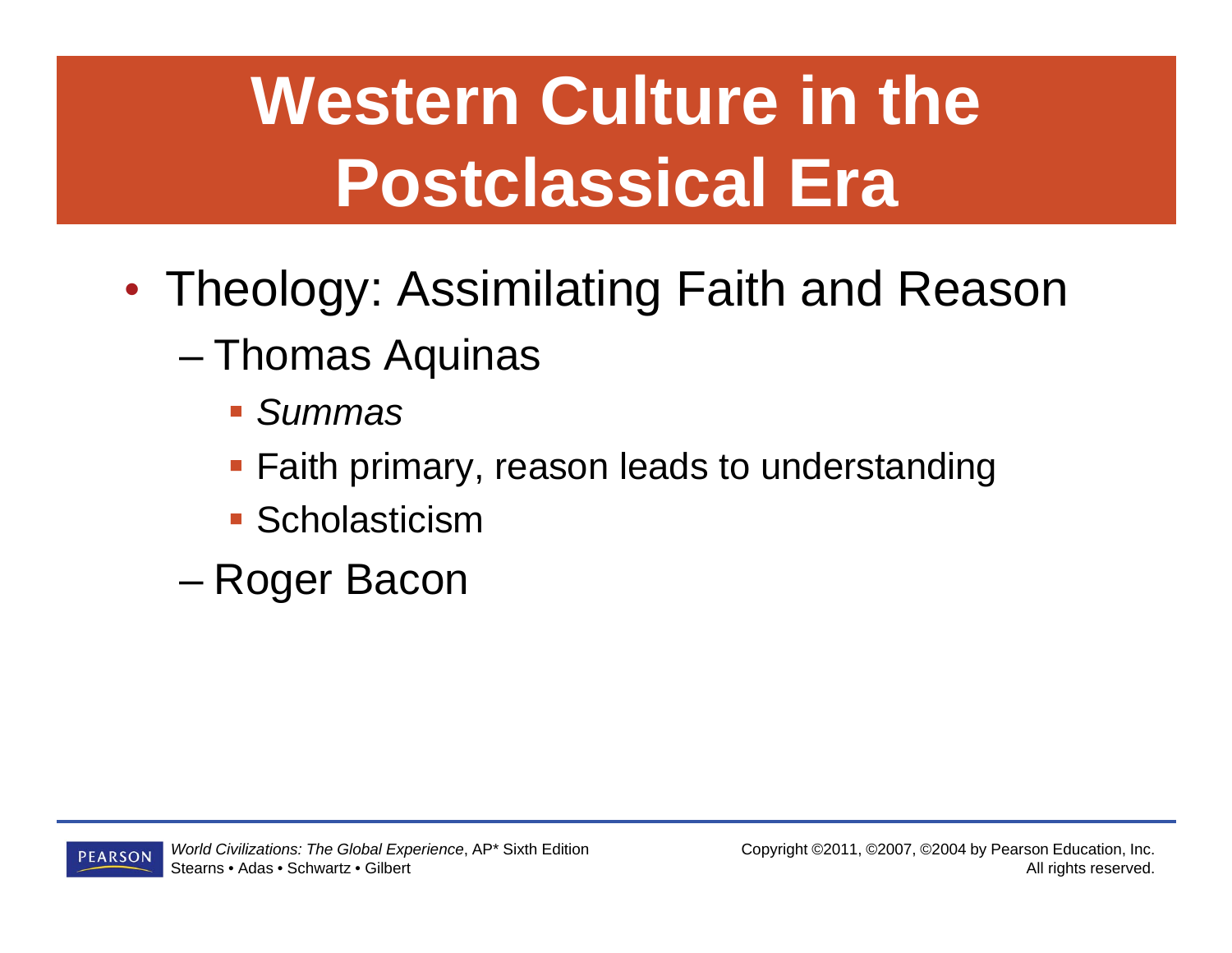### **Religious Themes in Art and Literature**

- $\bullet$ • Romanesque architecture Especially monastic buildings
- Gothic
	- –From 11th century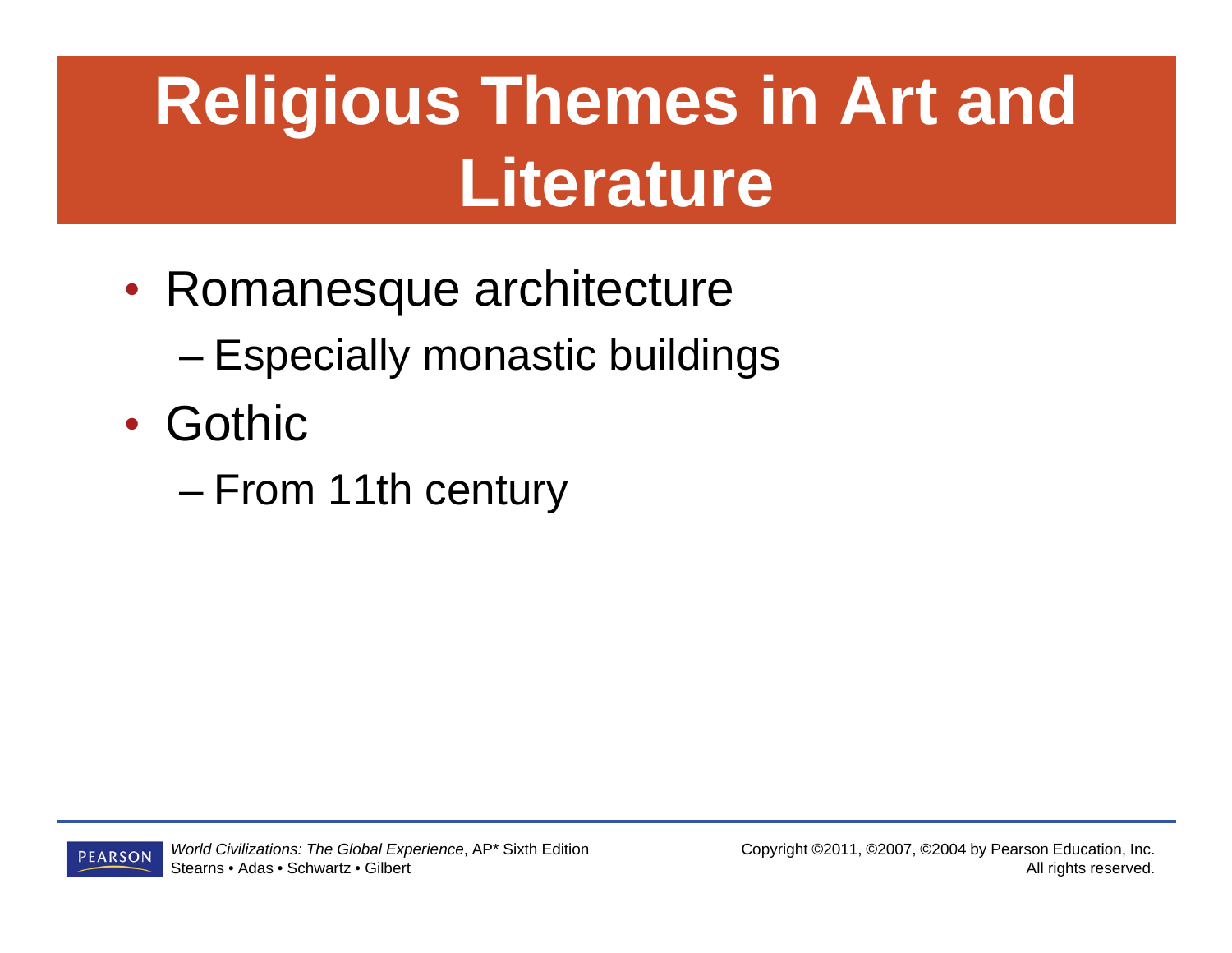# **Religious Themes in Art and Literature**

- $\bullet$ • 12th century
	- Vernacular, secular literature
	- –e.g. *Song of Roland*
	- –Geoffrey Chaucer, *Canterbury Tales*
	- *Troubadours*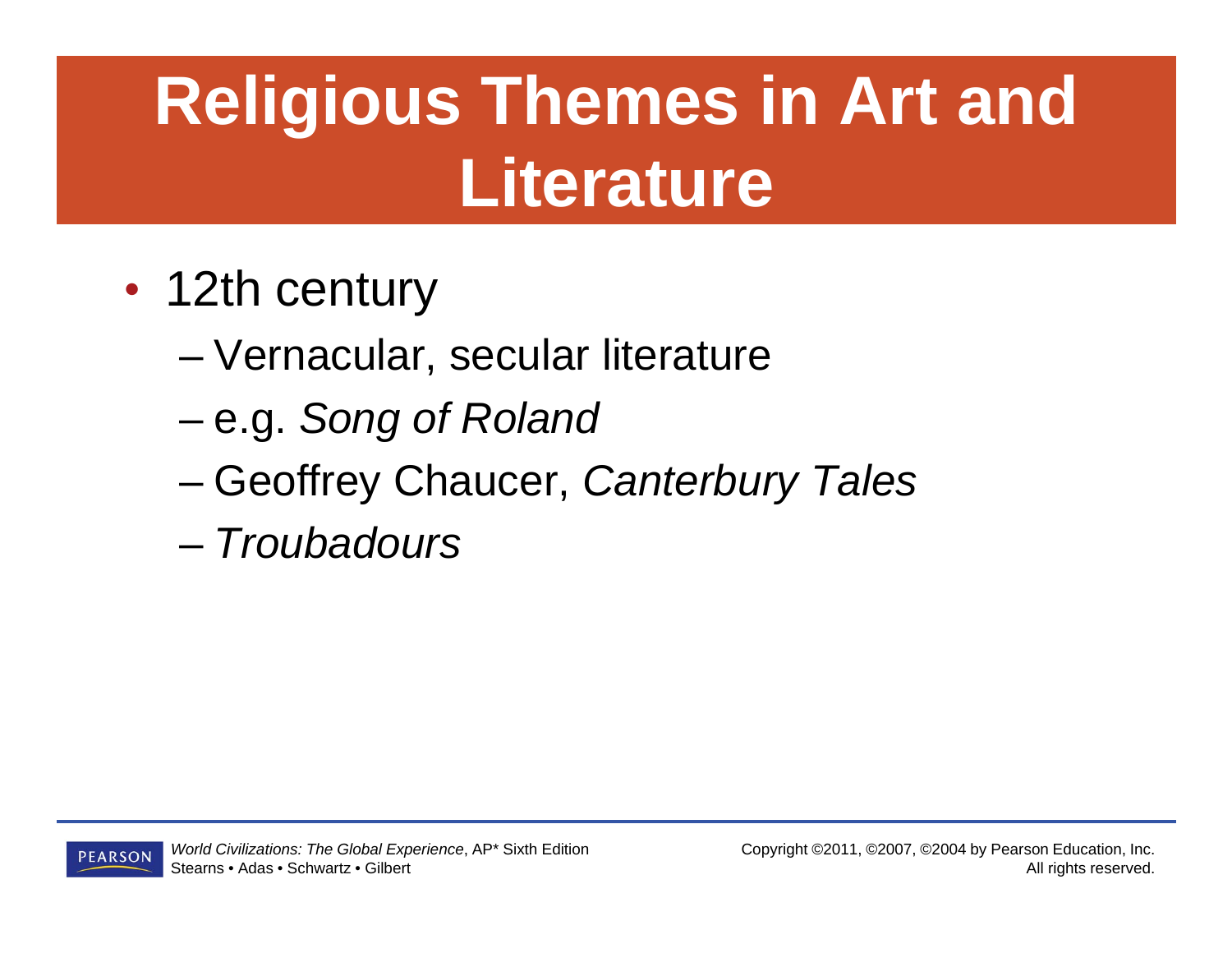#### **Changing Economic and Social Forms in the Postclassical Centuries**

#### • New Strains in Rural Life

- Peasants v. landlords
	- **Peasants slowly gain**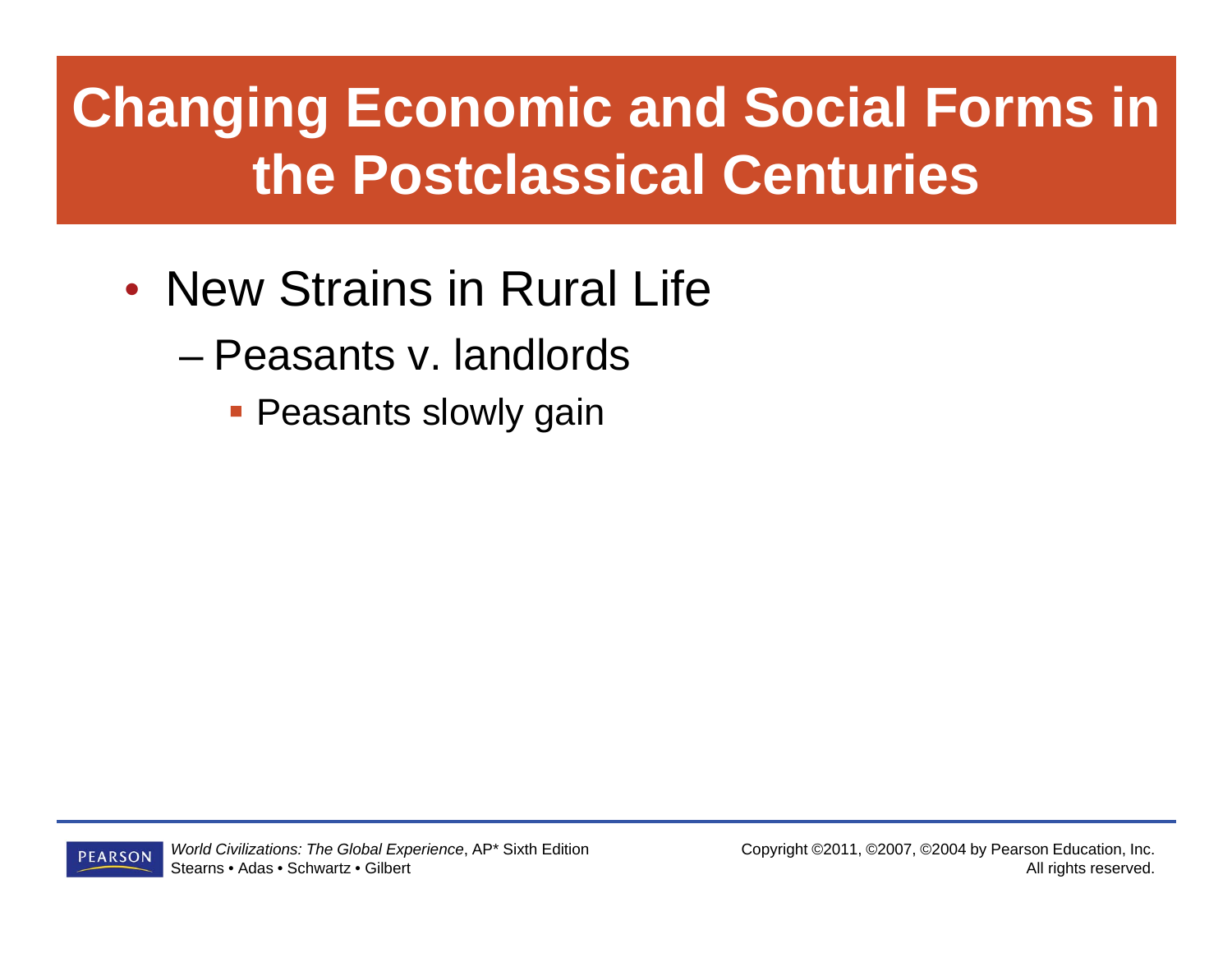# **Leading Trade Routes Within Europe and to the Mediterranean**



*World Civilizations: The Global Experience*, AP\* Sixth Edition **PEARSON** Stearns • Adas • Schwartz • Gilbert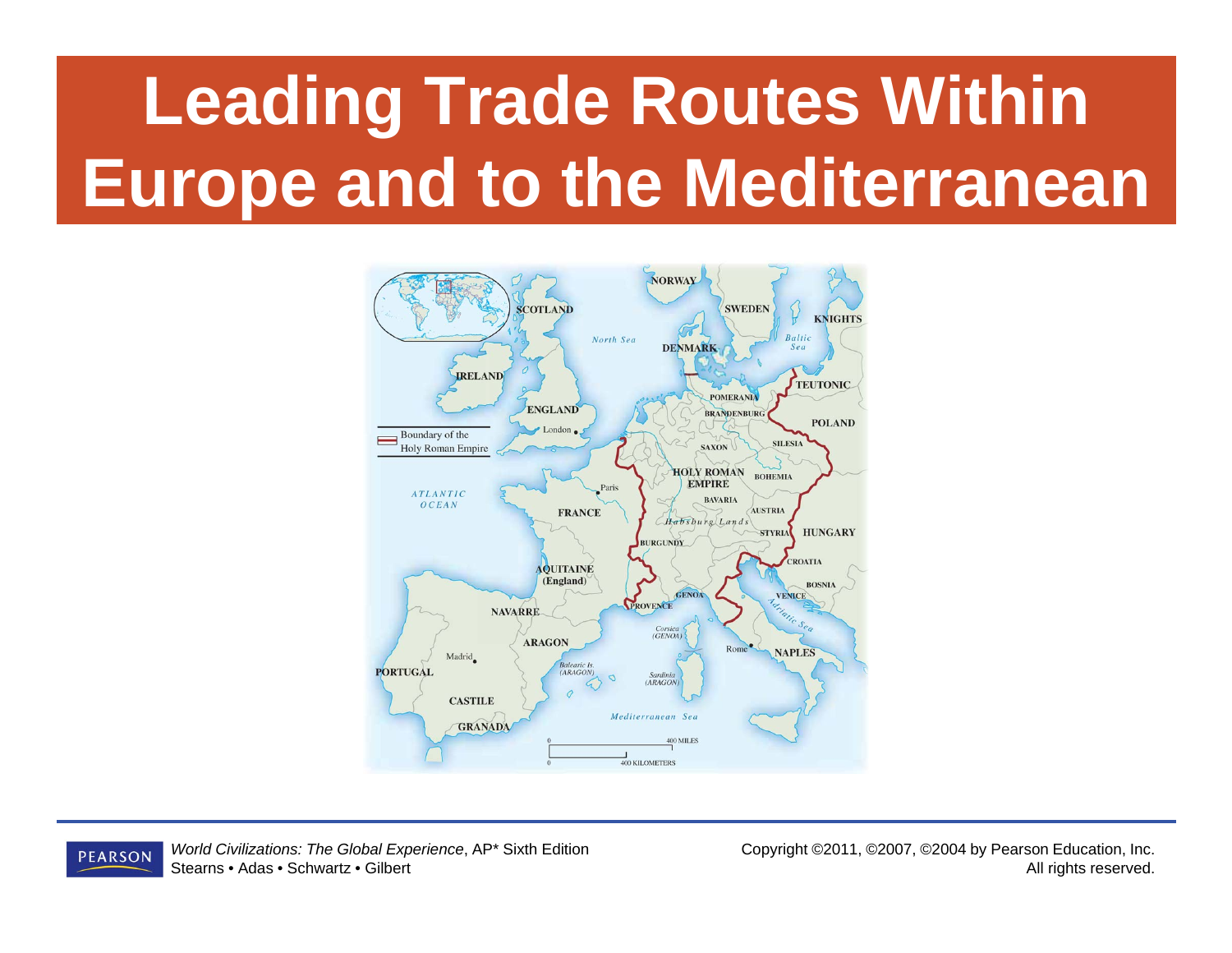### **Growth of Trade and Banking**

- $\bullet$  Commerce expands
	- Mediterranean zone joined with North Sea, **Baltic**
- $\bullet$ • Money replaces barter
- $\bullet$ • Banking, insurance merge
- $\bullet$ • Hanseatic Leage
	- –Northern Germany, southern Scandinavia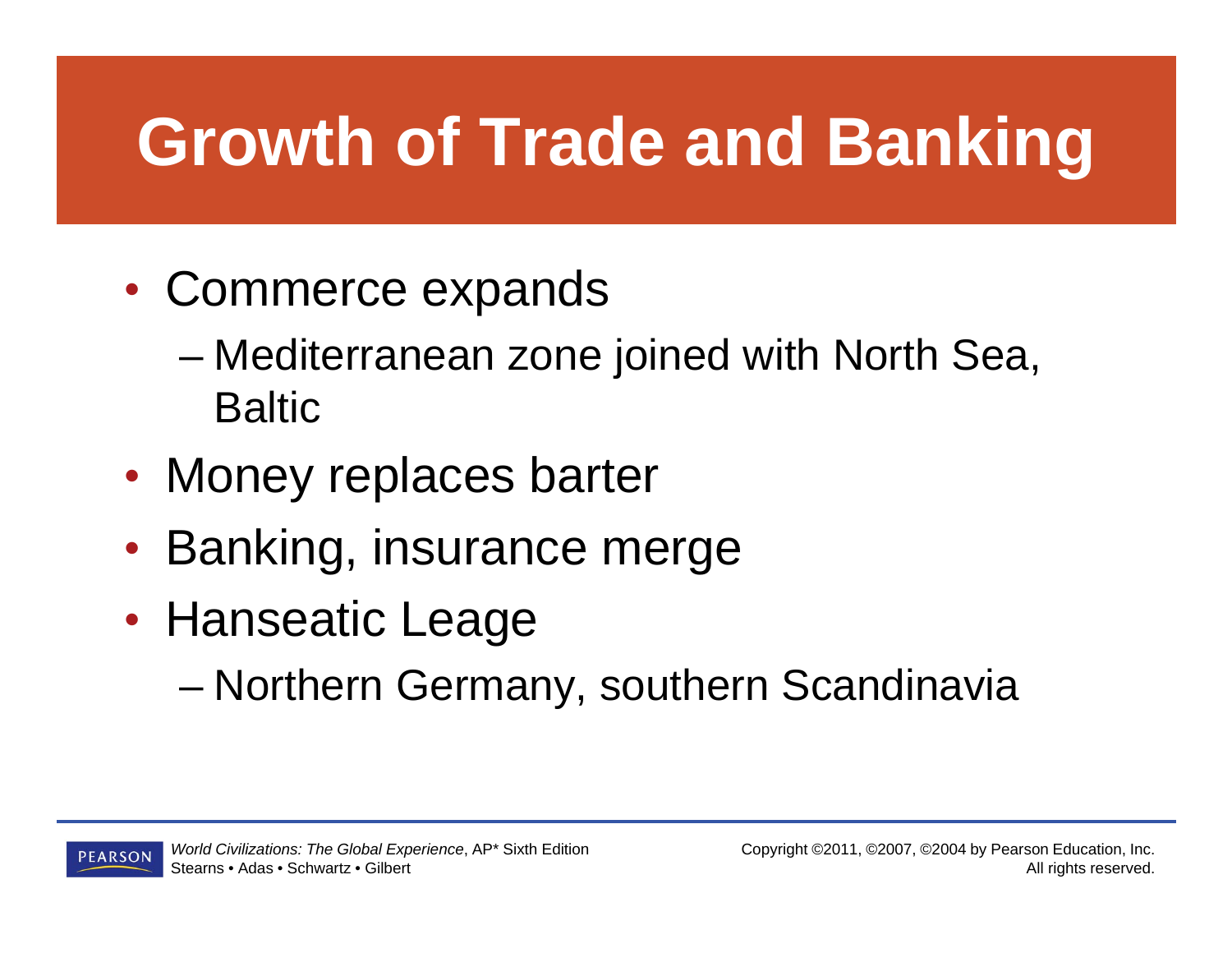### **Growth of Trade and Banking**

- $\bullet$  Merchants relatively free
	- But relatively low status
- Guilds
	- Craft associations
	- Protect markets
	- Ensure standards
	- Social role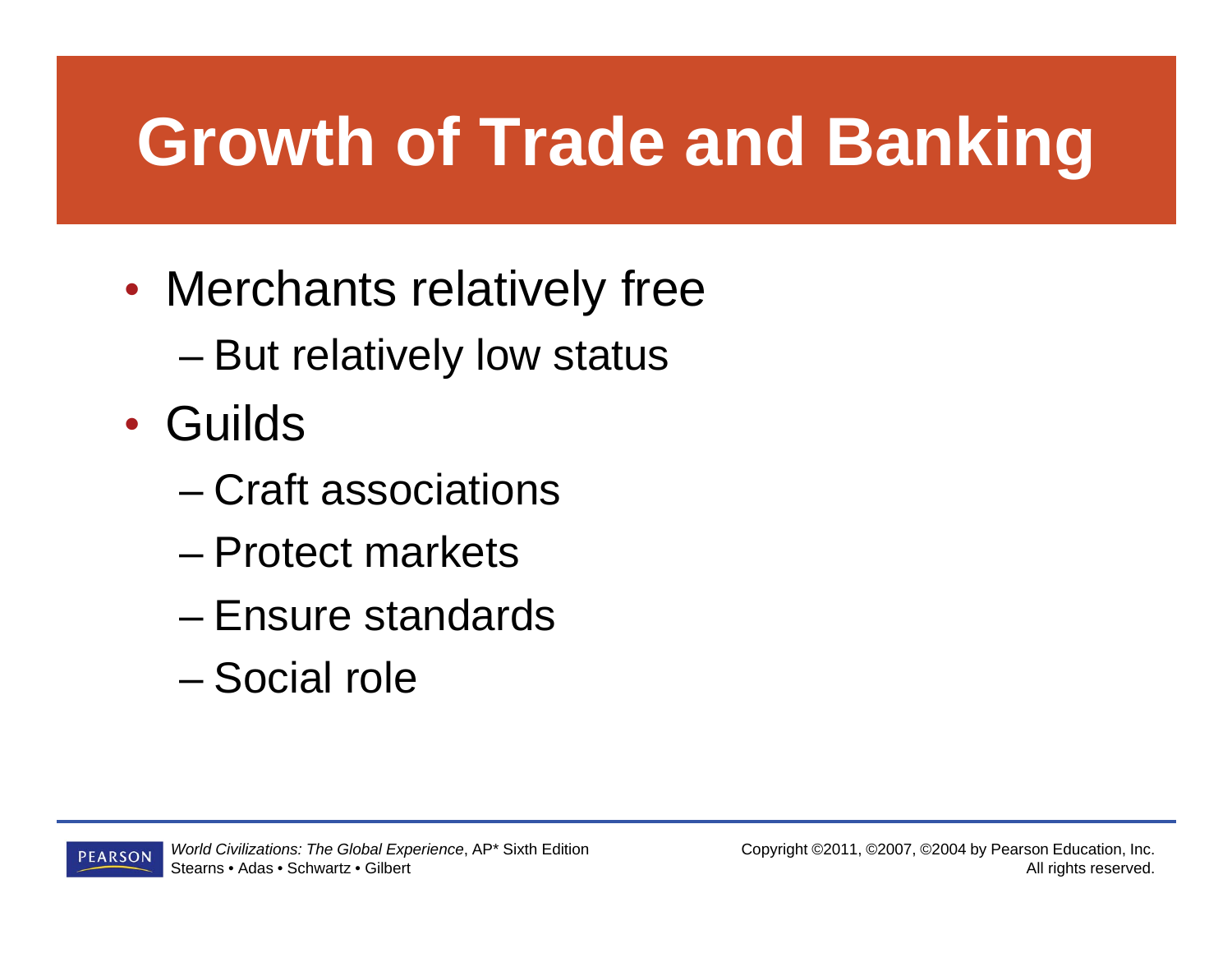### **Limited Sphere for Women**

- $\bullet$ Women generally lose ground
- $\bullet$ • Some opportunities as nuns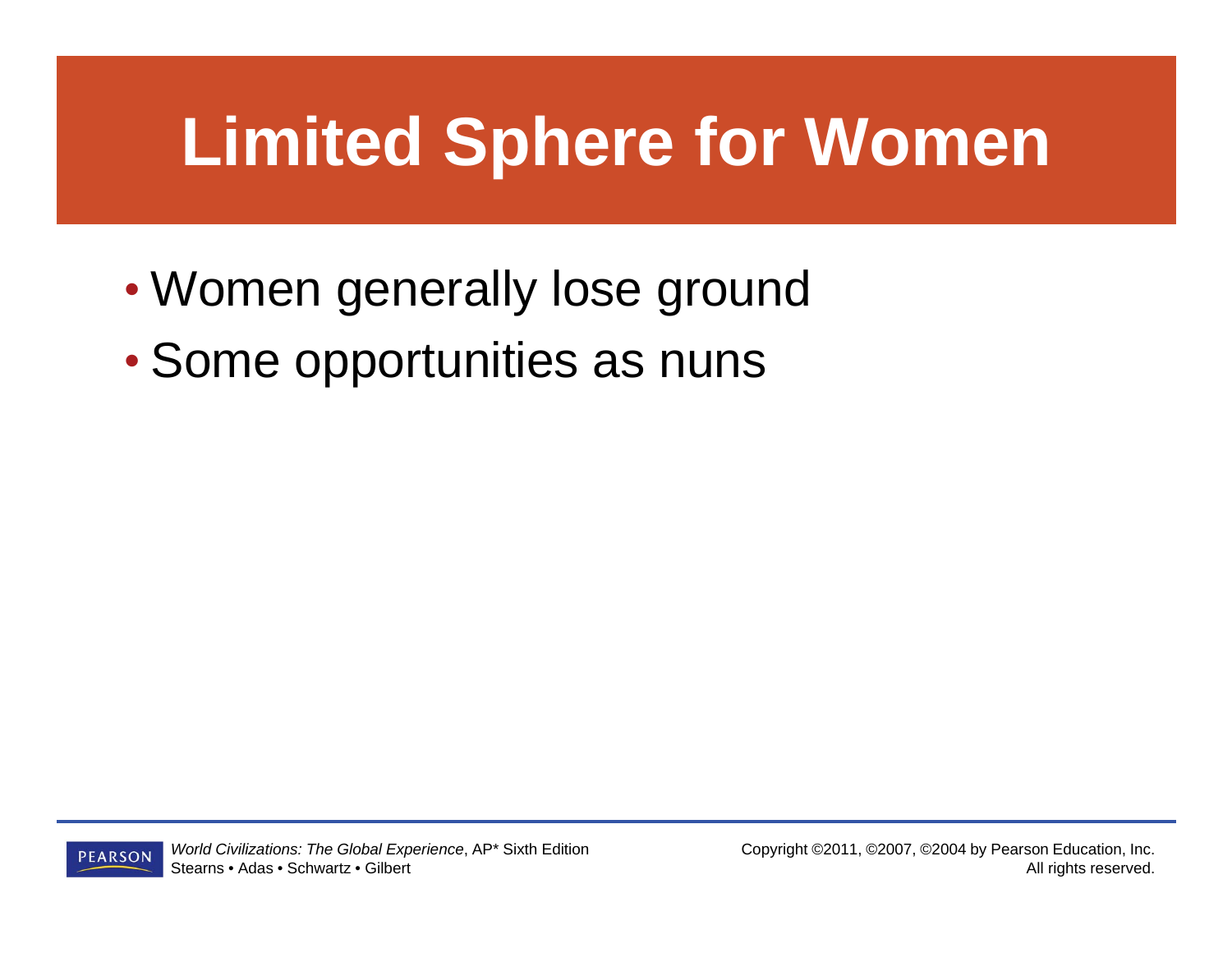# **The Decline of the Medieval Synthesis**

- $\bullet$  Widespread warfare from 1300 to 1500
	- –Hundred Years War
	- –Weakens feudal order
- $\bullet$  Population outstrips agriculture
	- –Famines
- $\bullet$  Bubonic Plague (Black Death) –from 1348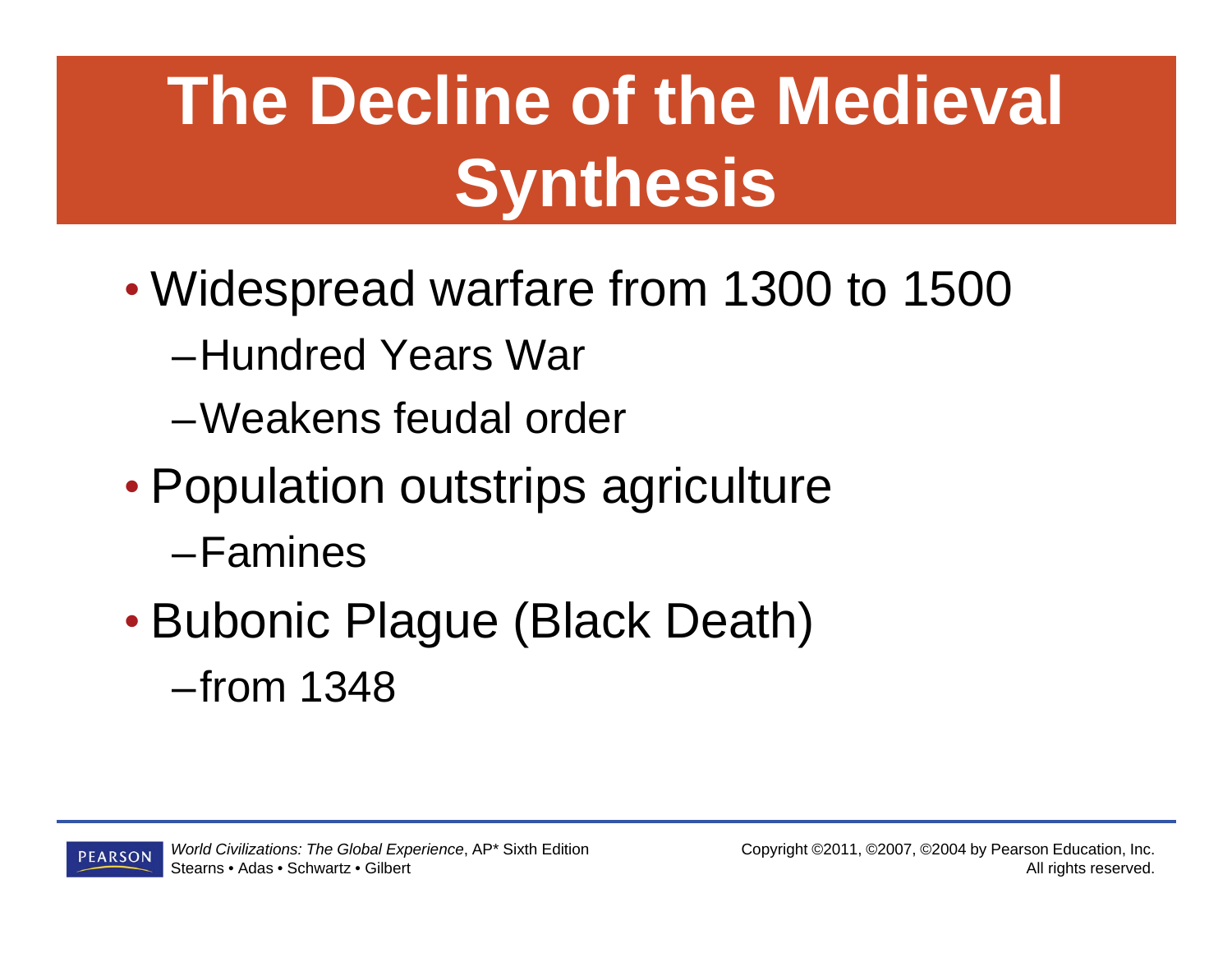### **Signs of Strain**

- $\bullet$  Aristocracy lose military purpose
	- –Foot soldiers more important
	- –Increasingly decorative
- $\bullet$ Church increasingly rigid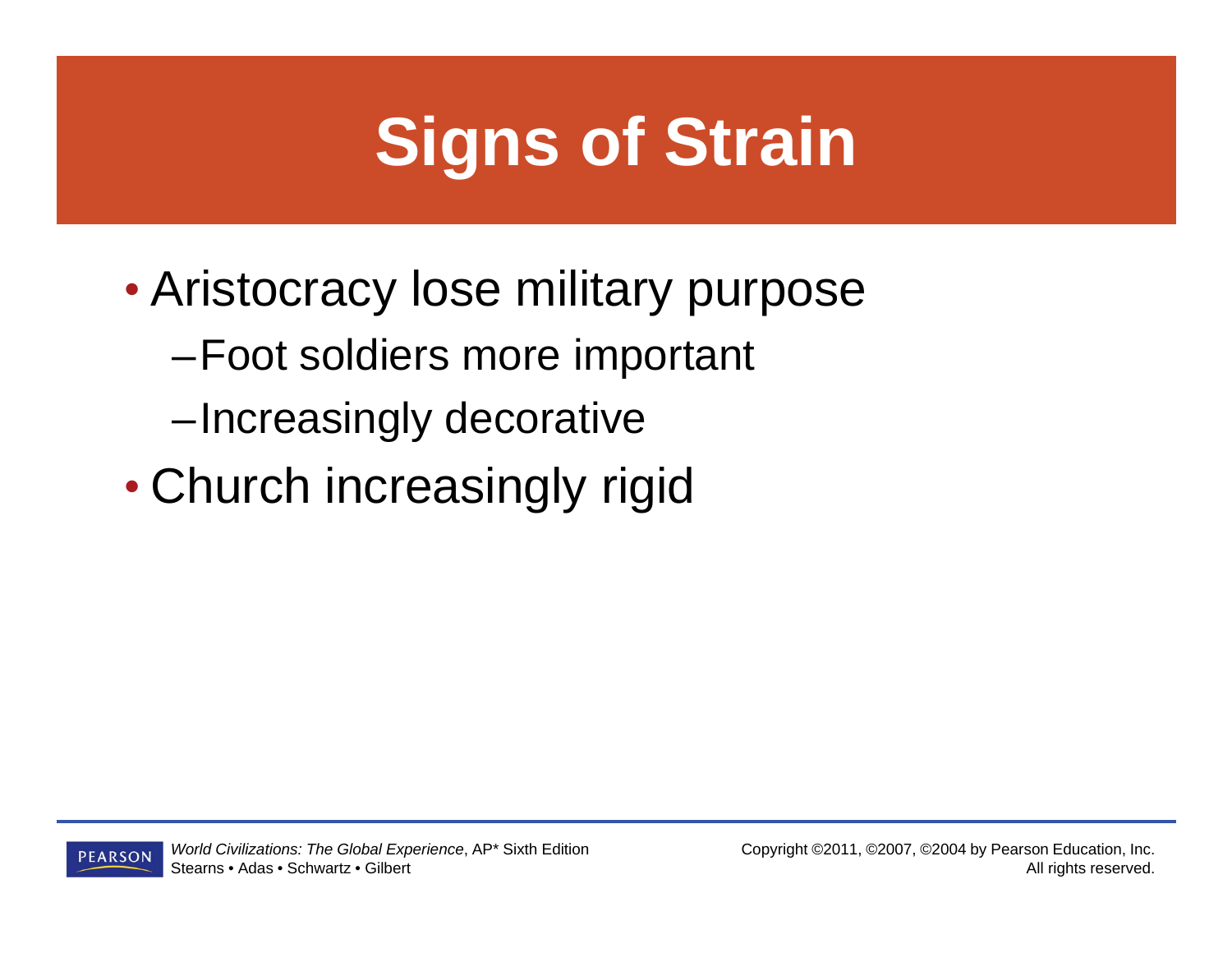### **The Postclassical West and Its Heritage**

- $\bullet$  Formative period
	- –Dynamic change